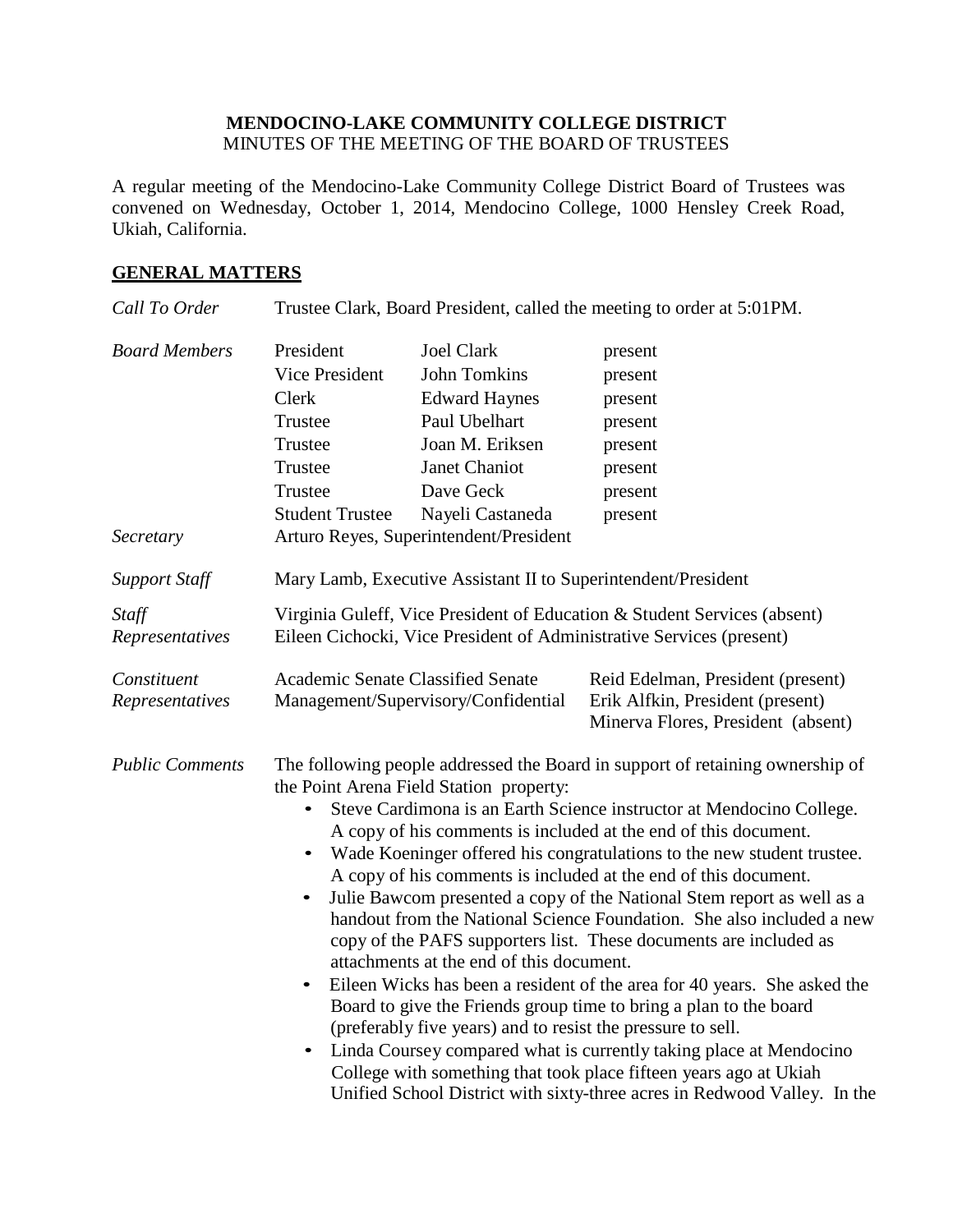end, that sale was delayed and the property has now become an outdoor education classroom used by hundreds of students. This is an example of how rushing into a sale is not always what is best for the students.

- Melissa Reynolds is a student at Mendocino College. She feels the STEM program has opened the eyes of many students and not selling the facility is important for students in the future.
- Andres Lozano is a student who visited the site as part of a MESA group. He stated it was a great experience that he won't forget. Future students would benefit from the property.
- Jonathan Mendez is a student at Mendocino College. He is currently in MESA where he was introduced to the PAFS which was an inspirational experience.
- Emily Scott is a student at Mendocino College who transferred from College of the Redwoods. She thanked the board for everything that has been done to support student success. She feels the facility sets Mendocino College apart from other community college and offers unique opportunities to partner with marine research.
- Jackie Lodge asked what the college plans to spend the money on instead of this facility.
- Jeremy Potter is a student at Mendocino College who plans to transfer next fall in pursuit of a degree in environmental engineering. He feels it is an important asset to keep and is surprised the property is not being used for more opportunities.
- Paige Poulos thanked President Reyes and the Board members for the attention they have given to this matter. She feels the property will continue to increase in value and is fine and rare. She stated the Friends of the Point Arena Field Station are willing to raise funds but added they will make everyone's life miserable if the sale does occur. She warned Board members to think again if they are in favor of the sale.
- *Agenda Approval* M/S/C (Geck/Tomkins.) to approve the presented agenda. The matter was approved 7-0.
- *Minutes/Approval* M/S/C (Tomkins/Chaniot) To approve the minutes of the regular meeting and the two special meetings held on September 10, 2014 as presented. The minutes were approved with a 7-0 vote.

#### **OATH OF OFFICE**

The oath of office was administered to the new Student Trustee Nayeli Castaneda by Board President Clark. This same pledge is taken by every Board member. The Board looks to the student trustee as a voice for the many students on campus.

#### **PRESIDENT'S REPORT**

A written report was submitted by Superintendent/President Reyes. The following was offered in addition: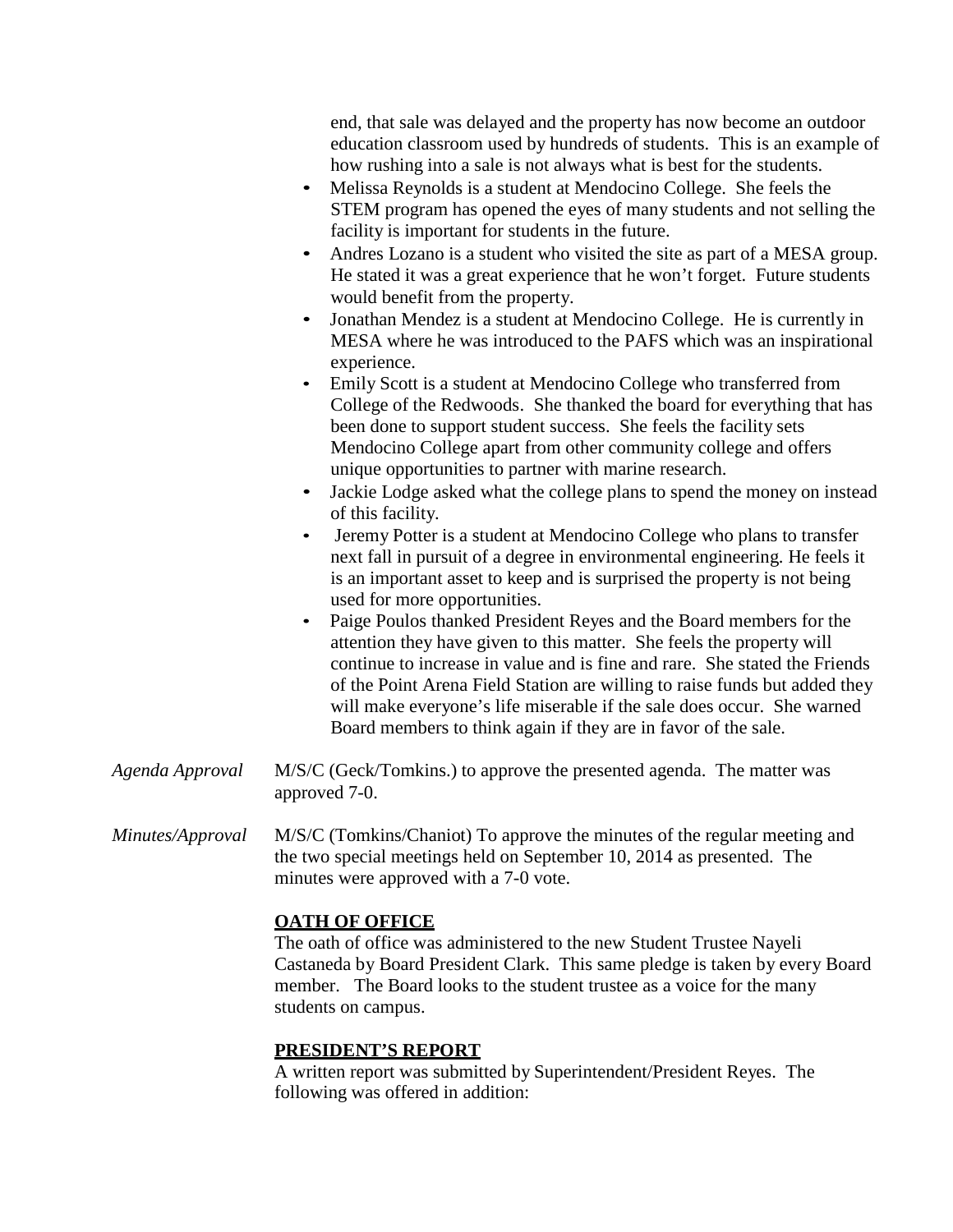- The site visit to the North County Center by the ACCJC was completed recently and we have now received a letter which indicates the substantive change report for that location has been accepted. Congratulations go out to everyone who participated in the visit.
- When asked about the new men's soccer and women's golf programs regarding how many FTES are being generated by these students, President Reyes responded by stating there are 30 soccer players currently taking a full-time load. These programs were created as a result of a need expressed in the college community.
- Superintendent/President Reyes informed the Board of the possibility of establishing a training facility in our region. Police Chief Dewey has asked about the possibility of having it located on our campus. The current plan is in distant future which is something we didn't hear originally. This is a long term project which is still in the concept stage and if it materializes, we want to be part of the conversation.
- Trustee Chaniot expressed her surprise that no one from the constituency group leaders mentioned the Point Arena Field Station issue during their recent meeting. Superintendent/President Reyes responded by stating two of the three members of the group are also on the ad-hoc committee and most likely already know more about the issue than the he does. He also pointed out the committee was created to have the broader across the board discussions which is much more than just Point Arena.

#### **CONSENT AGENDA**

M/S/C (Haynes/Ubelhardt) RESOLVED, That the Mendocino-Lake Community College District Board of Trustees does hereby approve the Consent Agenda as presented. The matter was approved 8-0.

Items with an asterisk \* were approved by one motion as the Consent Agenda.

presented ensued. Superintendent/President Reyes reminded the Board they will

#### **Personnel**

*Agreements –*

| $Employment -$<br>Short-Term<br><i>Employees</i> | *RESOLVED, That the Mendocino-Lake Community College District Board of<br>Trustees does hereby ratify the employment of the short-term employees as<br>submitted and presented at the meeting. |
|--------------------------------------------------|------------------------------------------------------------------------------------------------------------------------------------------------------------------------------------------------|
| <i>Volunteers</i>                                | *RESOLVED, That the Mendocino-Lake Community College District Board of<br>Trustees does hereby approve the list of Volunteers as submitted and presented<br>at the meeting.                    |
| Fiscal Report as of<br>August 31, 2014           | <b>Other Items</b><br>*RESOLVED, That the Mendocino-Lake Community College District Board of<br>Trustees does hereby accept the fiscal report as submitted.                                    |
| Contracts and                                    | <b>ACTION ITEMS</b><br>Discussion regarding the quarterly ratification of the contracts and agreements                                                                                         |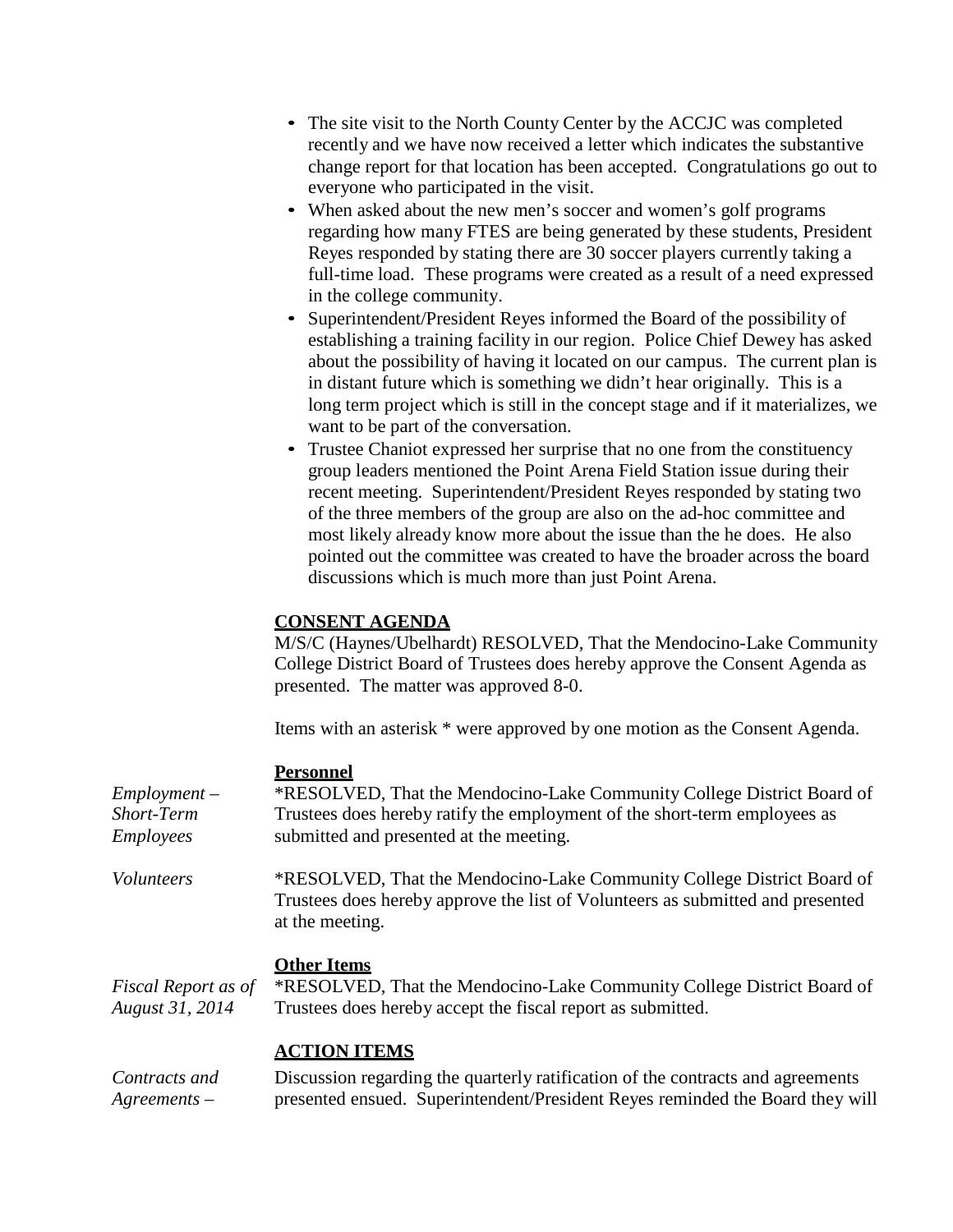| Quarterly<br>Ratification                                 | be granting the Vice President of Administrative Services permission to enter<br>into these agreements.                                                                                                                                                                                                                                                                                                                                                                                                                                                                                                                                                                                                                       |
|-----------------------------------------------------------|-------------------------------------------------------------------------------------------------------------------------------------------------------------------------------------------------------------------------------------------------------------------------------------------------------------------------------------------------------------------------------------------------------------------------------------------------------------------------------------------------------------------------------------------------------------------------------------------------------------------------------------------------------------------------------------------------------------------------------|
|                                                           | Questions were asked by different Board members regarding specific contracts<br>which were then explained in more detail by the Vice President of<br><b>Administrative Services.</b>                                                                                                                                                                                                                                                                                                                                                                                                                                                                                                                                          |
|                                                           | M/S/C (Haynes/Geck) RESOLVED, That the Mendocino-Lake Community<br>College District Board of Trustees does hereby ratify the list of contracts and<br>agreements as submitted and presented at the meeting. The matter was approved<br>$8-0.$                                                                                                                                                                                                                                                                                                                                                                                                                                                                                 |
| <b>Education</b> and<br><b>Student Services</b><br>Report | <b>INFORMATIONAL REPORTS</b><br>A written report was submitted by Virginia Guleff, Vice President of Education<br>and Student Services. The following was offered in addition:<br>Work is moving forward on the follow up report to the ACCJC.<br>$\bullet$<br>Superintendent/President Reyes remarked that we now have processes in<br>place to help facilitate completion of the report. He added this additional<br>workload is significant and will take a lot of Vice President Guleff's time<br>and effort to complete.<br>When asked about the student equity plan, Dean Kouanchao informed the<br>board that it is an annual plan which is now focusing on a small group and<br>will be expanding to campus at large. |
| Administrative<br>Services Report                         | A written report was submitted by Eileen Cichocki, Vice President of<br>Administrative Services. The following was offered in addition:<br>We are continuing to work toward a December $1st$ go live date for the new<br>website. Director Christopherson will be making a presentation to the<br>Board after it is up and running. Vice President Cichocki also commended<br>Erik Alfkin and others in the IT department and thanked them for all their<br>hard work.                                                                                                                                                                                                                                                        |
| Mendocino<br>College<br>Foundation, Inc.                  | A written report was submitted by Katie Fairbairn, Executive Director of the<br>Mendocino College Foundation, Inc.<br>Trustee Eriksen asked if there are a list of dates and times for the upcoming<br>tours and would like the telephone number of the person to contact if<br>someone is interested.<br>Board President Clark asked that the Foundation report include news about<br>$\bullet$<br>the Lake County and North County Friends affiliates as well.                                                                                                                                                                                                                                                              |
| Constituents<br><b>Group Reports</b>                      | A written report was submitted by the Academic Senate President Reid<br>Edelman. The following was offered in addition:<br>• Academic Senate President Edelman asked the Board to review his report and<br>not rush into a sale of the Point Arena property. He feels there may be new<br>possibilities and hopes to come up with a solution which will make everyone<br>happy.                                                                                                                                                                                                                                                                                                                                               |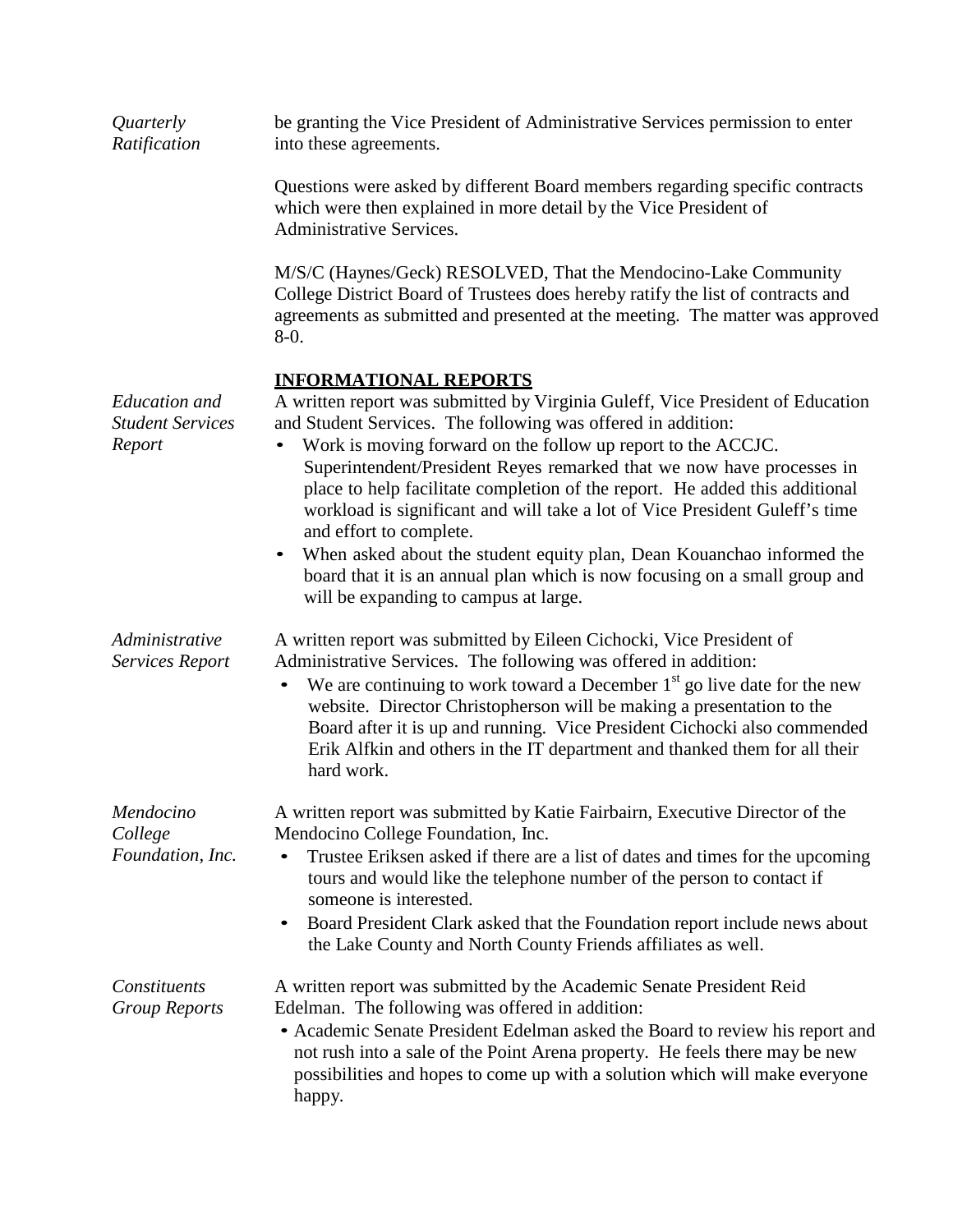|                        | • A draft of the Administrative Procedure for establishing minimum<br>qualifications will be presented to President's Policy Advisory Committee<br>tomorrow.<br>• There will also be a faculty meeting discussion tomorrow with Dean Polak<br>regarding the Fort Bragg location.                                                                                                                                                                                                                                                                                                                                                                                                                                                                      |
|------------------------|-------------------------------------------------------------------------------------------------------------------------------------------------------------------------------------------------------------------------------------------------------------------------------------------------------------------------------------------------------------------------------------------------------------------------------------------------------------------------------------------------------------------------------------------------------------------------------------------------------------------------------------------------------------------------------------------------------------------------------------------------------|
|                        | The following oral reports were presented at the meeting:                                                                                                                                                                                                                                                                                                                                                                                                                                                                                                                                                                                                                                                                                             |
|                        | Classified:<br>Classified Senate President Erik Alfkin stated he had nothing to report.                                                                                                                                                                                                                                                                                                                                                                                                                                                                                                                                                                                                                                                               |
| <b>Health Benefits</b> | The Health Benefits Report is presented as information only.                                                                                                                                                                                                                                                                                                                                                                                                                                                                                                                                                                                                                                                                                          |
| <b>Big Picture</b>     | <b>MENDOCINO COLLEGE FOUNDATION UPDATE</b>                                                                                                                                                                                                                                                                                                                                                                                                                                                                                                                                                                                                                                                                                                            |
|                        | Mendocino College Foundation President Richard Cooper updated the Board<br>regarding the Foundation adding he is also member of the Citizen's Bond<br>Oversight Committee.                                                                                                                                                                                                                                                                                                                                                                                                                                                                                                                                                                            |
|                        | The Gala was a huge financial success with the addition of a professional<br>auctioneer helping to more than double the largest total generated by the event<br>previously. During the event, the Foundation was able to collect over \$30,000<br>for the fund-a-need demonstration vineyard. Thanks to the hard work of the<br>staff, we were able to obtain sponsorships which covered the major expenses for<br>the event. While it will be about another month before the final numbers, he's<br>sure we can say it was the most successful Gala ever. Many thanks go to<br>American AgCredit, Mendocino Wine and KWNE who helped to elevate the<br>stature of the event. He also thanked the Board members for their attendance at<br>the event. |
|                        | Campus tours will be offered again beginning in a couple of weeks. The tours<br>have been a great addition and generate a lot of interest in the college and its<br>success. The tours culminate in the culinary arts classes where tour participants<br>have an opportunity to talk with students.                                                                                                                                                                                                                                                                                                                                                                                                                                                   |
|                        | A wonderful opportunity for board member professional development occurred<br>recently when Kate Sprinkel Grace came to Mendocino College and presented a<br>workshop which focused on fundraising. Kate is very well known for her work<br>in this area having worked with institutions such as Stanford in the past. She<br>came to Mendocino College for the first time a few years ago and was very<br>pleased to see the progress which has been made in this area.                                                                                                                                                                                                                                                                              |
|                        | Several upcoming Foundation events include the October $7th$ Foundation Board                                                                                                                                                                                                                                                                                                                                                                                                                                                                                                                                                                                                                                                                         |

meeting and the Willits Chamber of Commerce mixer which will be held on October 16<sup>th</sup> with both events being held at the North County Center. The Ukiah campus will be hosting a mixer for the Greater Ukiah Chamber of Commerce on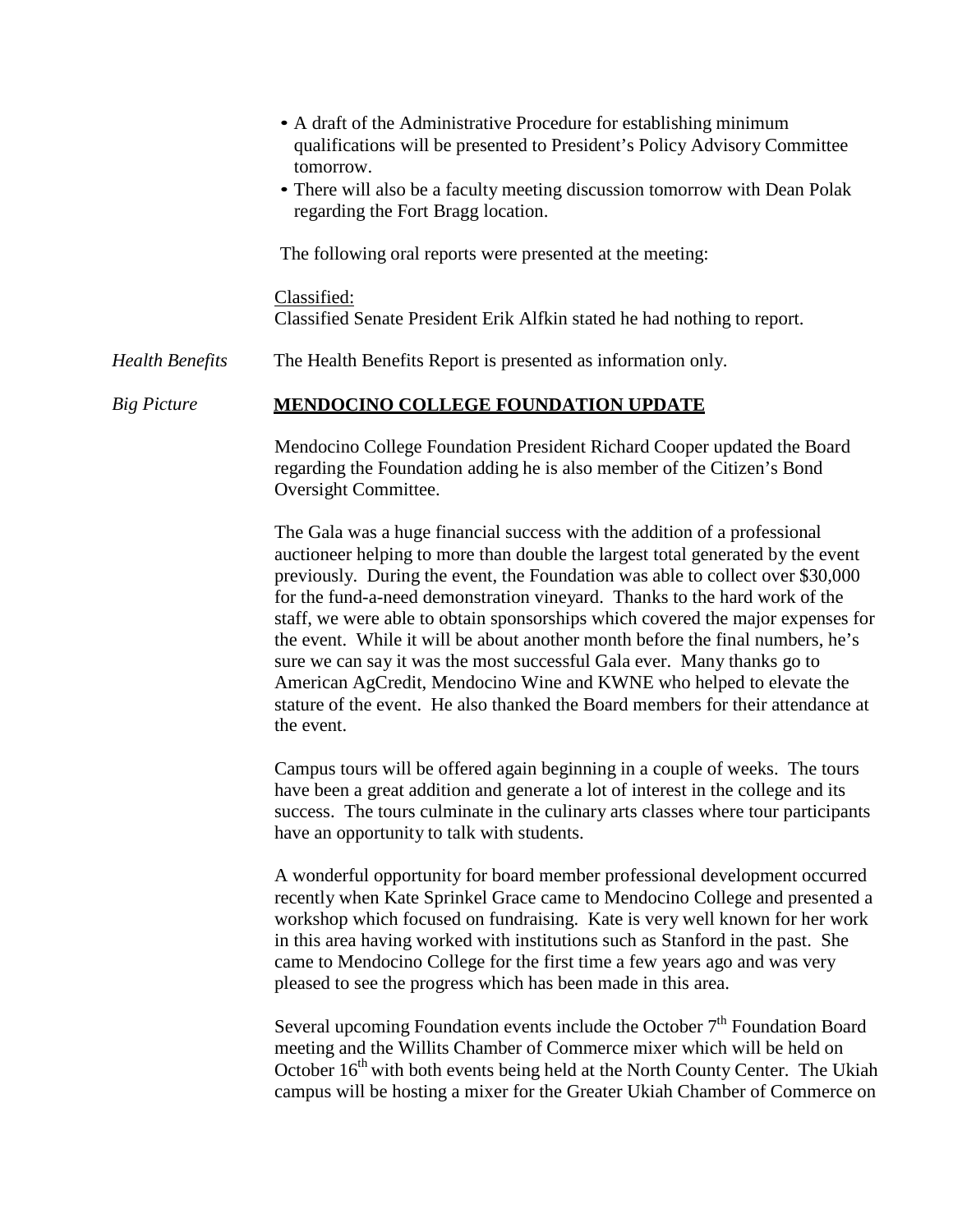November  $6<sup>th</sup>$ .

As part of the ongoing support from the Foundation, funds have been made available to the current year graduates of the nursing program which enables them to complete the required state testing immediately upon their graduation. 100% of the 2014 graduating class passed this testing on their first attempt which is quite amazing since the statewide average is 86%. An ad will be appearing in the newspaper soon thanking the supporters of this wonderful program.

Lake County Friends of Mendocino College is working hard to help build public awareness for the organization. They are continuing to garner donations for many things including the chemistry lab at the Lake Center.

Board President Clark commented about scholarship program in place through the Foundation. He stated how wonderful it is to see the results of the hard work and dedication of so many people during the scholarship award ceremony at the end of the year.

Board members then commented on the work of the Foundation and expressed their appreciation to Foundation President Cooper. Included in their comments were remarks about the fabulous Gala and what a wonderful event it was.

#### **TRUSTEE COMMUNICATION**

#### *Trustee Reports* A written report was submitted by Trustee Chaniot. The following was offered in addition:

- Shared Chancellor Harris' report about students making informed decisions.
- If elected, she is in line to become the next President of CCCT.
- She has proposed creating a task force to work with the Foundation and the Friends of the Point Arena Field Station regarding issues surrounding the field station. Steve Cardimona and Jason Edington have volunteered to participate on the committee as the faculty representatives.

#### **Oral report by Trustee Tomkins:**

• Enjoyed attending the Gala and what a wonderful event it was.

#### **Oral report by Trustee Eriksen:**

- Attended the Strategic Planning Workshop which was very interesting with marvelous table discussions
- Attended the Foundation workshop and Gala
- AAUW scholarship kick-off dinner where the scholarship recipient spoke
- Attended the Historical Society meeting held in the city council chambers which was conducted by Dr. Poulos.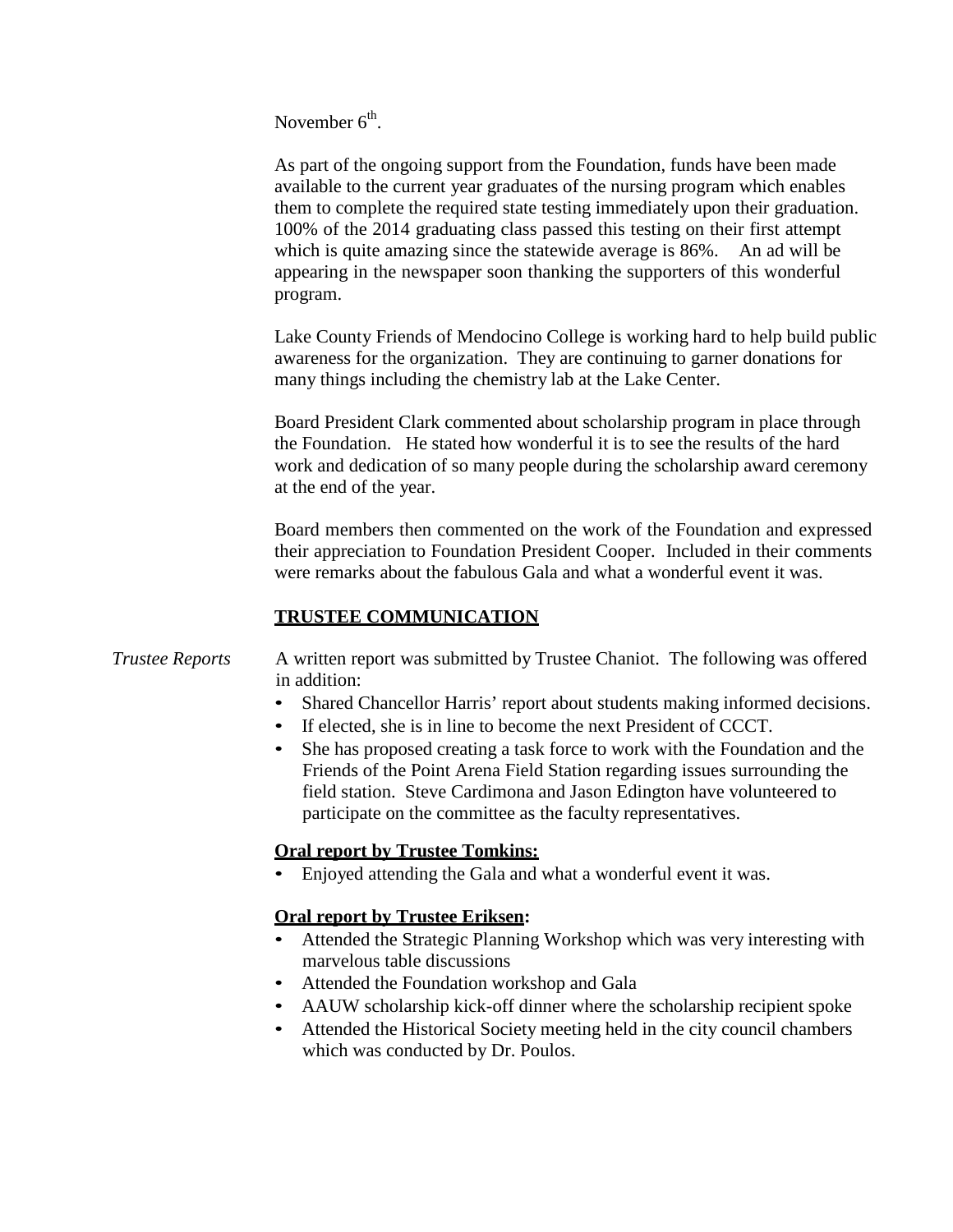#### **Oral report by Trustee Ubelhart:**

• He was interviewed for the newspaper by a new local reporter. Dean Polak was included in the interview as well. He has a copy of the article if anyone would like to read it.

# **Oral report by Trustee Clark:**

• Reminded Board members if they are interested in running for office for next year, they need to submit a letter to the Superintendent/President by the November meeting. Voting will take place at the December meeting.

## **Oral report by Trustee Haynes:**

- Board of Trustees Ad-Hoc committee have held their last constituent group interviews. Very interesting meeting with people from the coast, Point Arena Lighthouse, Native American representative and the National Monument. This was one of the best meetings the committee has experienced. Committee plans to meet on October  $14<sup>th</sup>$  to pull together the final report for the presentation on October  $15<sup>th</sup>$ . There is a lot of information and he would highly recommend reviewing the minutes which are posted online. A link will be sent to the Board members to these minutes.
- Regarding the report shared by Trustee Chaniot from Chancellor Harris about saddling our students with lifelong debt - financial aid is a big deal. Some sort of financial literacy workshop should be required prior to obtaining their first loan.

# **Oral report by Trustee Geck:**

• Would like to hear a more about the new student trustee.

#### **Oral report by Trustee Castaneda**

- ASMC is holding a fundraiser to raise monies for a scholarship award.
- Shared information about herself stating she previously attended College of Marin and is current working on completing the pre-requisites necessary for enrolling in the Nursing program.

#### **CLOSED SESSION**

The Board Adjourned to Closed Session at 7:21 PM. Board President Clark announced that items 9.2 Conference with Legal Counsel and 9.4 Public Employee Performance Evaluation will be discussed.

#### *Adjournment* The Board returned to open session at 8:05 PM where the following actions were taken:

Board President Clark reported no action was taken on the items discussed in closed session.

M/S/C (Geck/Tomkins) RESOLVED, That the Mendocino-Lake Community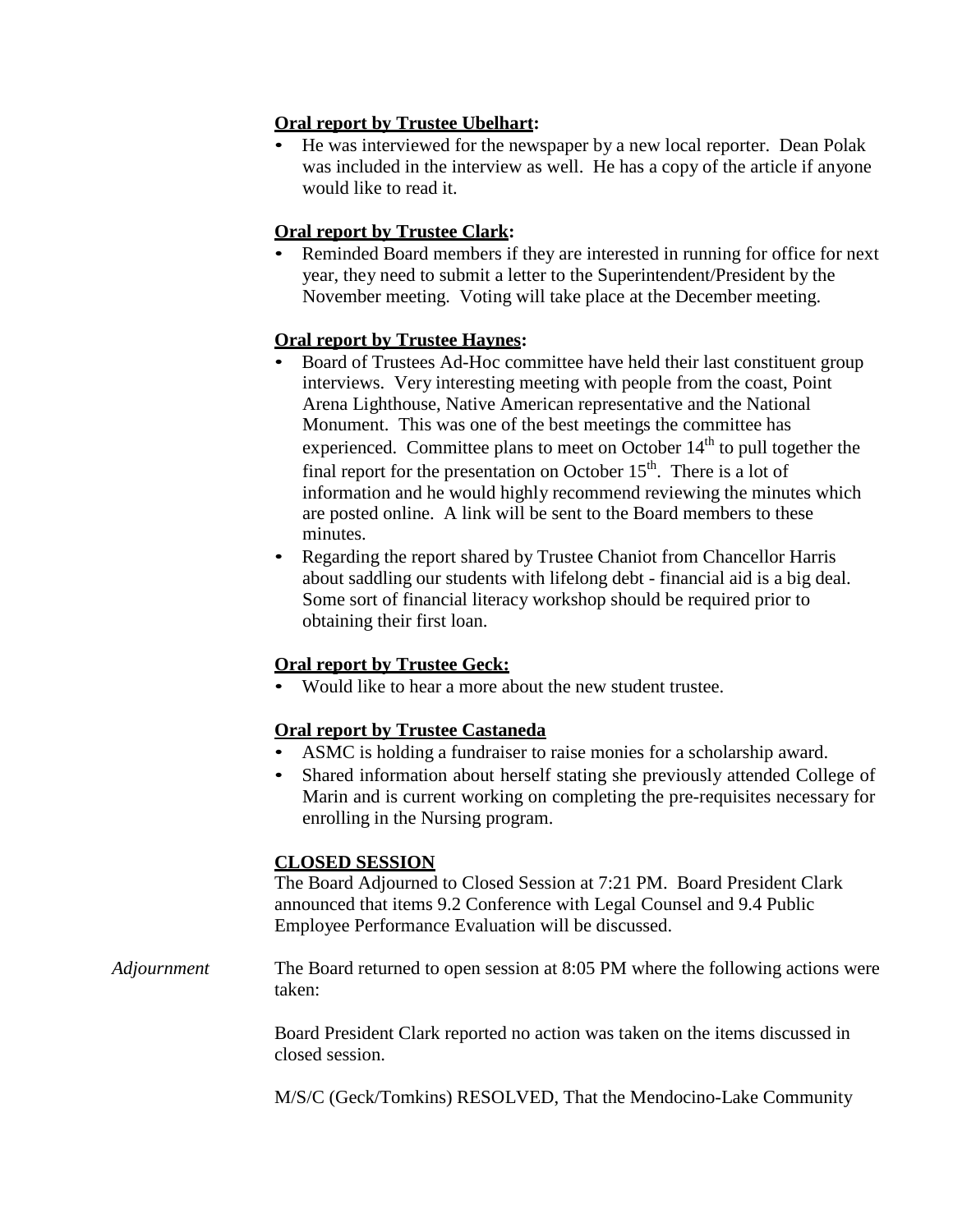College District Board of Trustees does hereby adjourn the meeting at 8:06 PM.

Submitted by: Arturo Reyes, Superintendent/President Secretary, Board of Trustees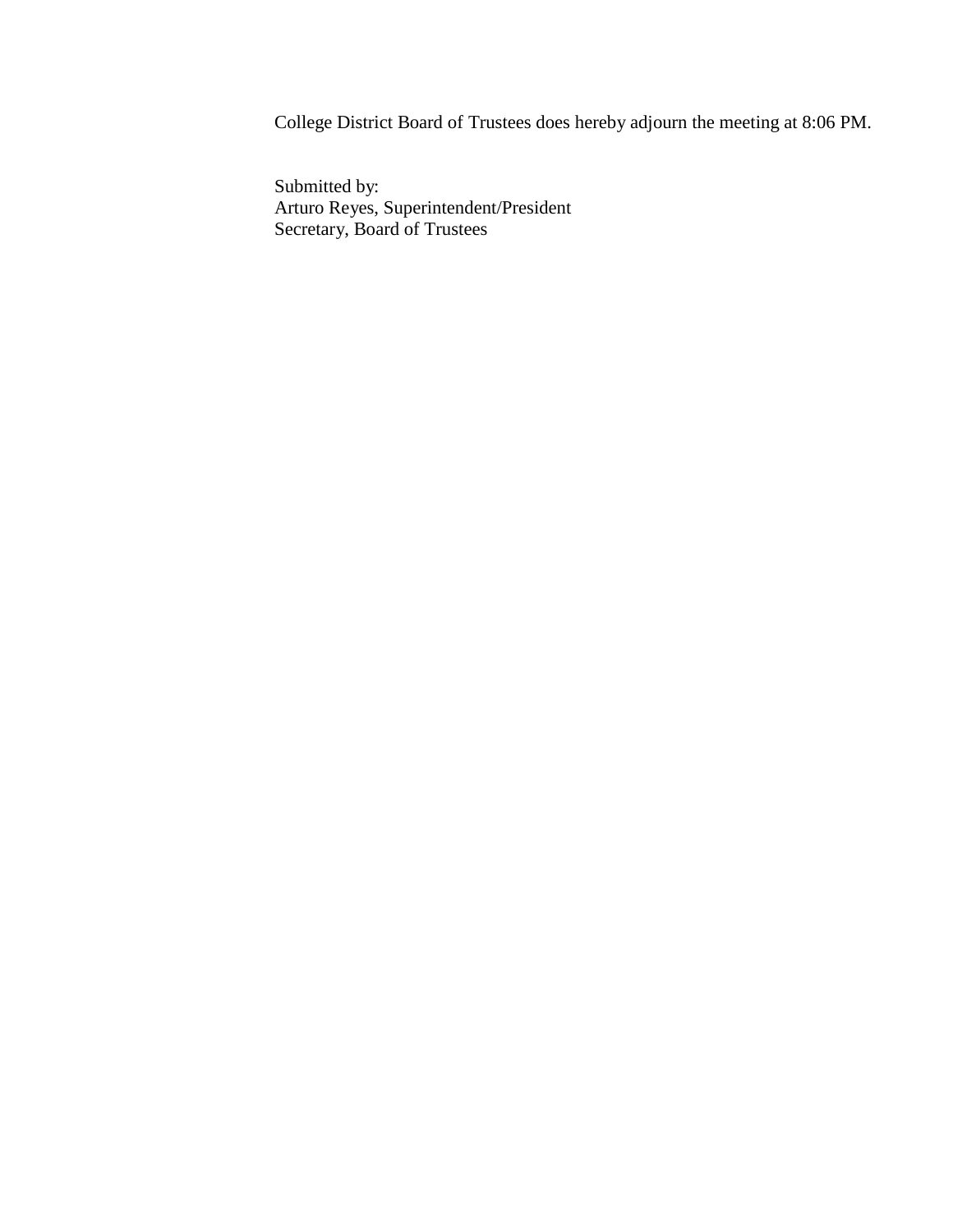My name is Steve Cardimona. I am the Earth Science Instructor here at Mendocino College.

This past May, the college community became aware of prior closed-door dealings regarding the sale of our unique Point Arena Field Station. The administration recognized the need for input from constituent parties,as the "plan" that was presented did not sit well with so many who came out to speak.

Believing that a decision about something so important should not be made by just a few members of the college organization, I and others pushed strongly for having all college constituents offer their input via an authentic shared governance process. As long as the faculty and staff of the college were taken seriously in their input, I felt a fair decision could be made regarding the ultimate fate of the college field station.

Additionally, I was heartened by the knowledge in mid-summer of the outpouring of concern and interest from the community that we serve. Coming back from my summer vacation, I met some of the people who had formed the Friends of the Point Arena Field Station at the first public forum on the subject in July. Although I was disappointed in, and embarrassed by, the cool reception the administration gave these members of the community, I still came out of that meeting feeling that the college could only make a choice that was going to be well documented and justified.

After the experience of our recent accreditation visit, I have the expectation that our administrators should be sensitive to a process gone wrong ... a system that has failed. I also believe that the Trustees on our board, who are representatives of the college and of the community, must feel strongly that they should listen to their constituents.

I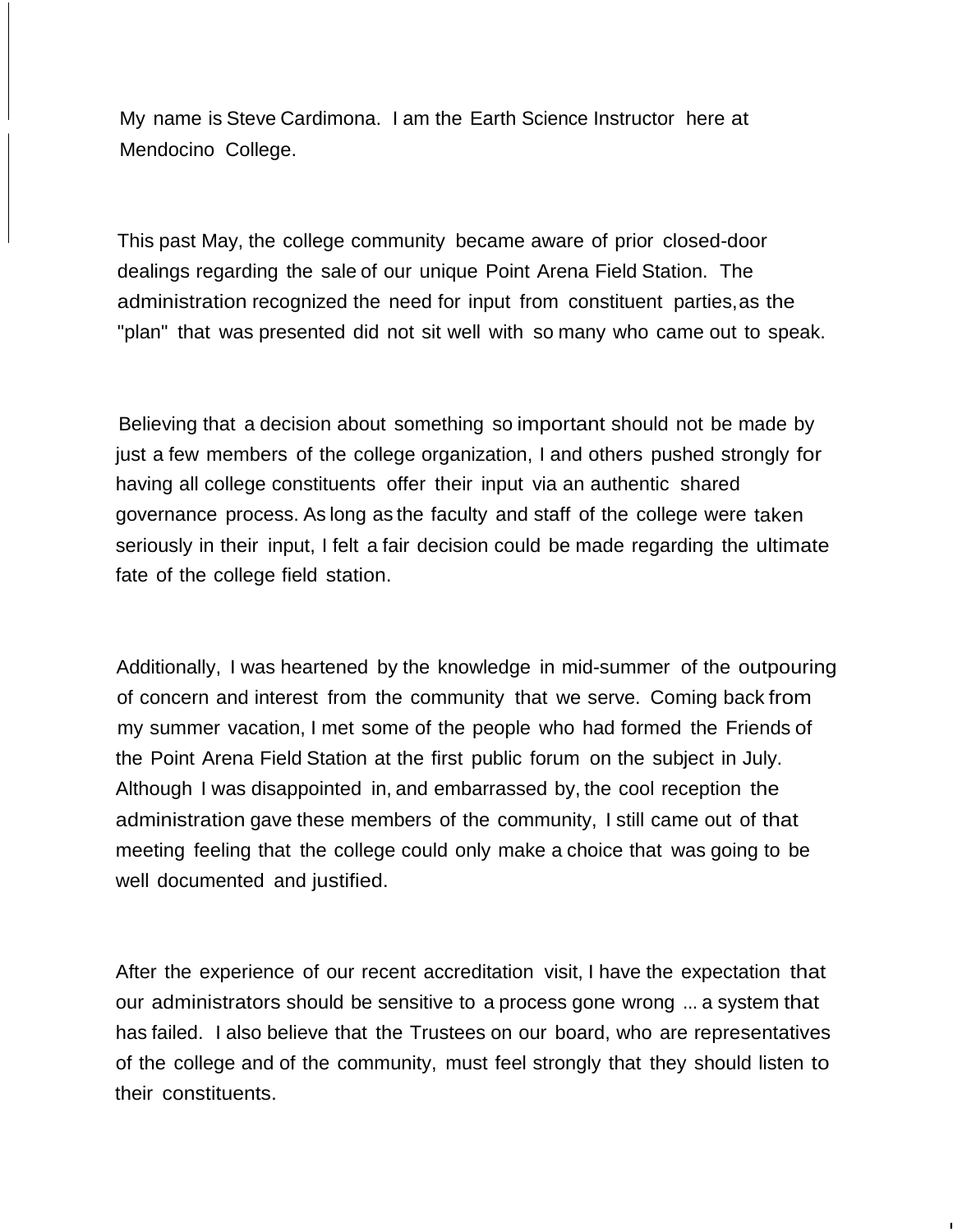Now, after months of time and effort on the part of all involved, this work related to the Ad Hoc committee looking into options is coming to a close. The following key points should be adequately addressed in the final report to be reviewed by the full Board:

- The majority of faculty have argued in favor of not selling at this tirne, and many faculty plan to write curriculum to use the facility in their disciplines;
- The majority of community members who have contacted the Trustees have spoken out in favor of delaying the sale;
- These groups are only asking for time;
- We have had 30+ years of relatively little maintenance budget spent and no requirement for that to change while faculty and friends seek alternate answers;
- We have had 30+ years without liability concerns regarding the onsite caretaker and no expectation for that to change as we look to the future;
- We have had 30+ years of safe use by faculty, students and external organizations and we have the expectation that use will only increase over time if we don't sell, increasing students served as well as drawing rental income from external groups;
- We have managed the site for 30+ years, offering ecosystem protection and good environmental stewardship, and the college is best suited to continue this into the future;
- We have every expectation that there will be like-minded, environmentally sensitive organizations that would be ready to take over the property in the future should the sale be a matter of last resort.

All these points bring us to an important question that needs to be answered: What are the drawbacks to delaying the sale,and instead giving the faculty, the Friends, and perhaps the Foundation, reasonable time to secure a future for the Mendocino College Point Arena Field Station?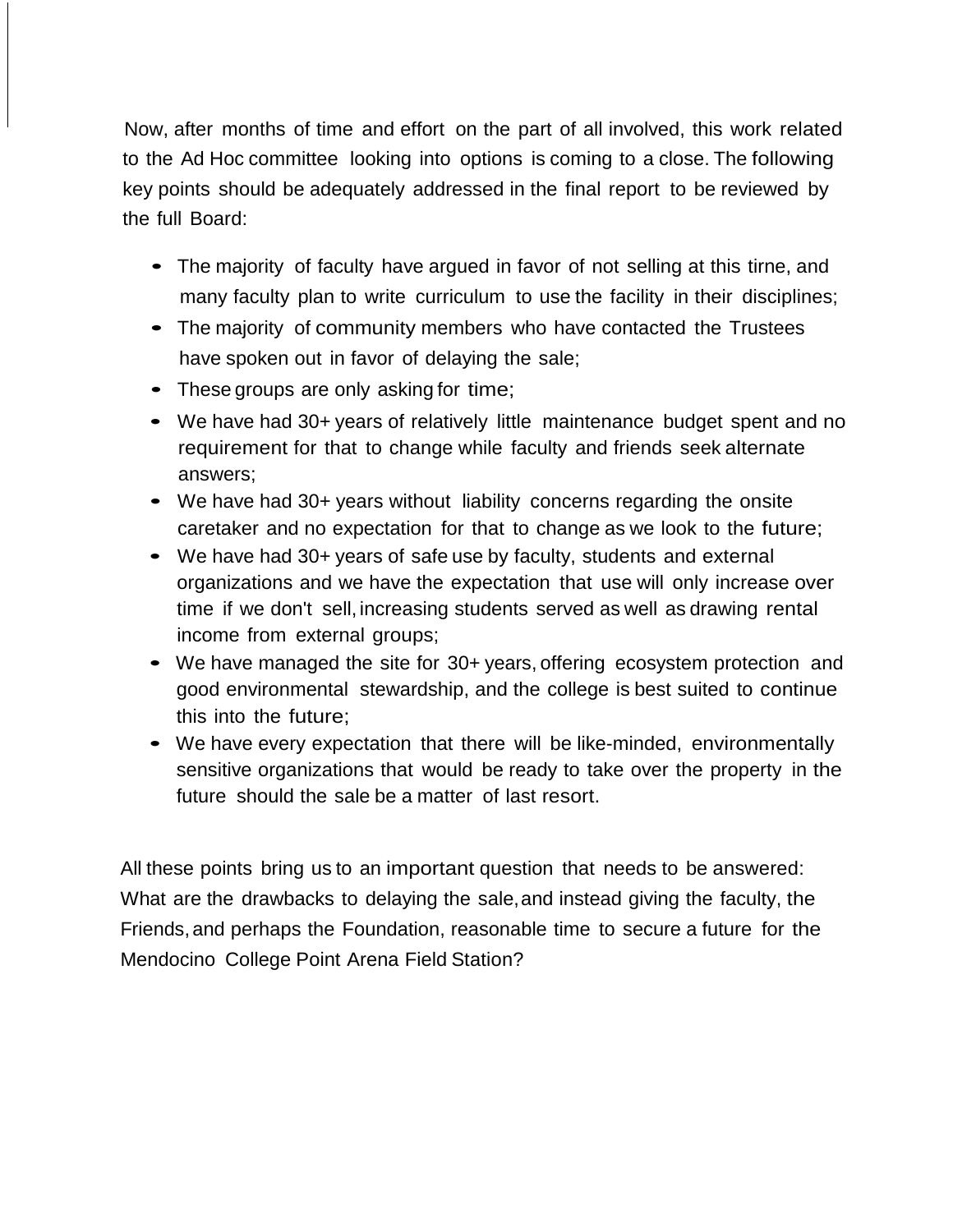#### Chair Clark,

My brief remarks will point out another,more important,reason why it is imperative to delay the sale of the Pt.Arena Field Station. Ibelieve you trustees and the administration have concentrated your efforts on the short term financial matters, without looking into other important aspects of the controversy.

The discussions about the future of the field station have revealed,for those who will open their eyes,a most crucialaspect in the life of the college,i.e. the human relationships that are in place between the parties involved in the controversy. The parties include each of you members of the MC board of trustees;you,President Reyes;the members of the MC Foundation; the employees of Mendocino College;the business interests; and the electorate of the college district,including the Friends and their supporters. The financialissues have closed your eyes to what is happened in the minds and hearts of many ofthose caught up in the bitterness of the matter. Together we should earnestly consider the current and future human relationships,and how they are affecting, and will affect, the Mission of the college and the student body.

Key question:Have each of you board members and you,S/P Reyes,explored in depth why members of the Foundation, a majority of the Academic Senate,and an increasing number of the district's electorate are calling for a delay in the proposed sale of the station? In your deliberations have you considered the morale of the employees of the college,the current and future good will of the business interests and citizens who supported the college's Mission via Measure W? Isubmit that,considering their long term prospects,those seemingly ignored human relationships are likely more important factors in the future life of the college than the future of the field station.

One needs to reflect also on why "Community" comes before "College" in the name of this institution of learning. In the interest of a healthy and vibrant cooperation between "Gown and Town",please delay selling the field station to allow all options,both short and long term,to be explored.

Wade Koeninger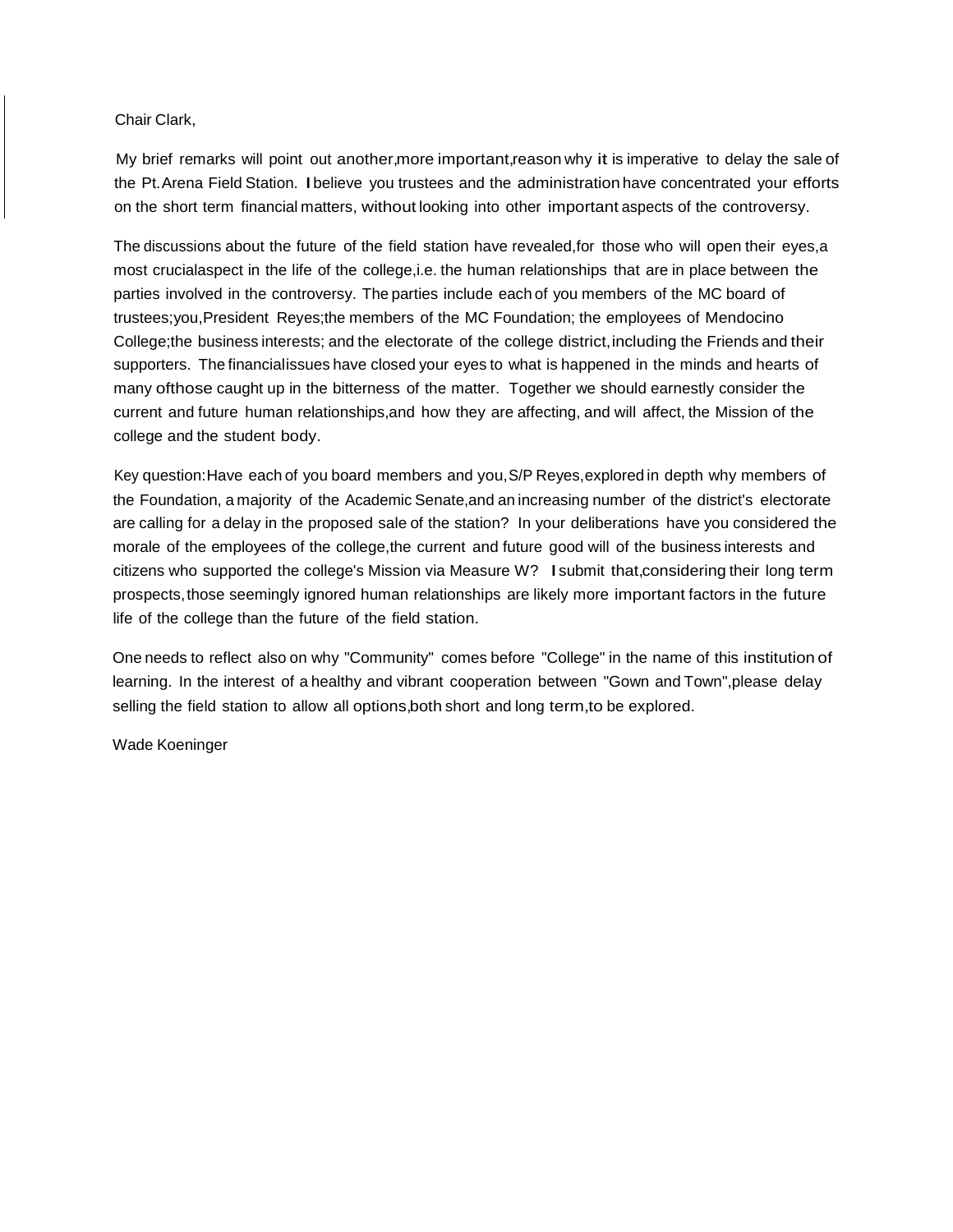# *oc)-: /) Z.Oitf lb '-Afij by Jv t;e\_; 73czwa:51/V\.*

The National Science Foundation; Community College Project gets students on the STEM Path

It began one day when a colleague of Finger Lakes Community College in N.Y. asked the Biology Professor: a biology question and he thought, "It was an opportunity to conduct research that his students and indeed most community college students at the time, rarely if ever had."

"I could see what it was doing to the students", Hewlett says. "It was transforming their learning experience. I said to myself: We need to expand on this".

This resulted in a pilot project that incorporated scientific research into the undergraduate program. In recent years, however, it has morphed into a nationwide network of community college programs supported by the National Science Foundation (NSF) that currently involves 32 schools soon to be 37 all committed to bringing undergraduate research into their science curricula.

"Community colleges typically do a lot of training for specific jobs, like nursing or auto mechanic technician or music recording technicians, and all of these programs are taught by having students do their craft,", Hewlett says. "Yet until recently, when we got students who said they wanted to become scientists, we didn't treat them the same way as we did other professions, by actually letting them do science. That wasn't fair."

The success of the Finger Lakes initiative, first funded by NSF as a single program in 2005, inspired Hewlett to think bigger. "I was curious to see whether what we have done here could work at other schools" he says. "The program continues here, but our main thrust now is helping other schools design similar programs."

NSF is providing nearly \$4 million over four years, beginning with the first grants in 2011, for the program, known as the Community College Undergraduate Research Initiative (CCURI).

CCURI "is the first large scale effort working to integrate undergraduate research at community colleges, institutions that serve as the entryway into higher education for many students, particularly first generation college students, and students underrepresented in STEM (science, technology, engineering and mathematics) disciplines," says V. Celeste Carter, program director in NSF's division of undergraduate education. "The project is responsive to findings that an early undergraduate research experience supports student retention in STEM disciplines. These early undergraduate research experiences may be the lever that keeps students on the pathway to a STEM degree.

One instructor Van Niel describes the field research component of his class as "a highlight for my students and me,' adding: We read journal articles, design protocols, gather data and collaborate with professionals in the field. CCURI provided me with the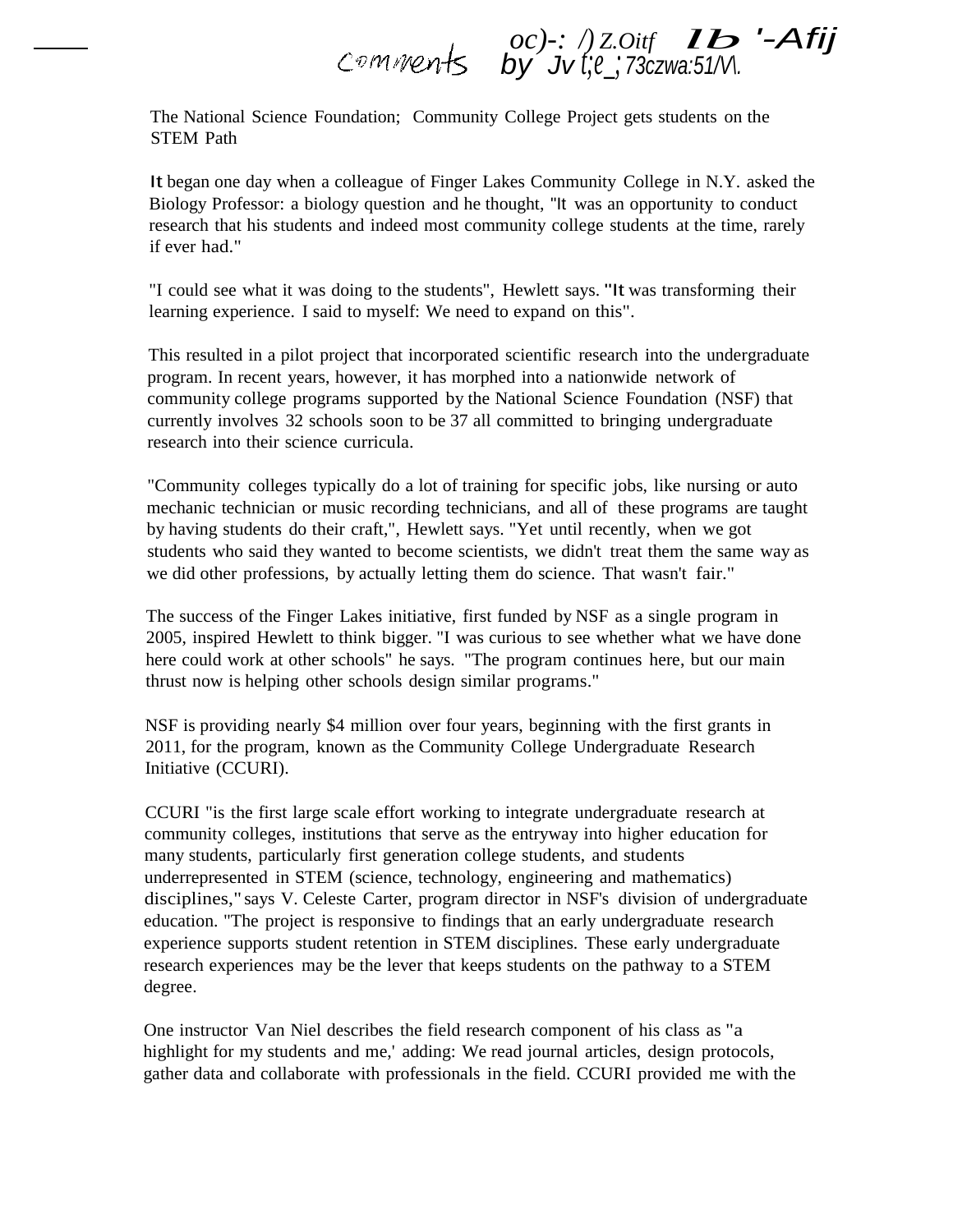support I needed for professional development to actually work with bear researchers while developing this course, as well as the purchase of gear such as telemetry equipment and camera traps needed to do our work.

"They did it outside the classroom, and became totally engaged in the science (in their case genetics)", Hewlett says, "So much so that other instructors were asking me: what have you done to these students, they are so into it? There has to be a way to involve other students. That was the start of it, and we just had to go down that road".

Our science staff has developed such a program based on our very fine and rare field station in Point Arena.

You as a board have a duty to the 5,000 students at Mendocino College as well as future students to keep science based excellent curriculum.

- \* Your community sees this to be true
- \* Your faculty sees this to be true

*7*

*I*

\* Many former college board members sees this to be true Open your eyes and forget about short term monetary gain,

#### DO WHAT IS RIGHT FOR THE STUDENTS,

It is your duty to do what is right. Keep the Point Arena Field Station.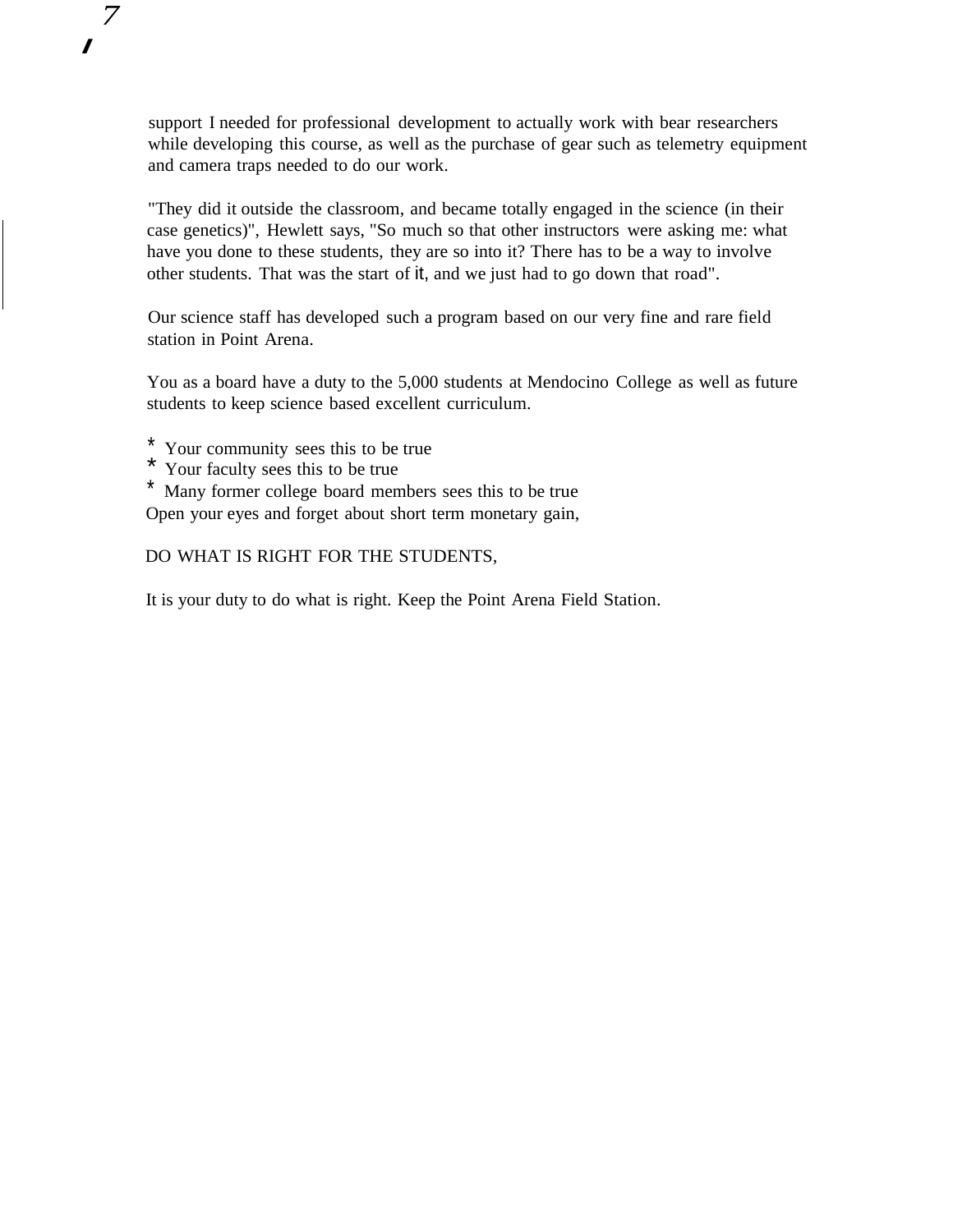

'

National Science Foundation WHERE DISCOVERIES BEGIN

# **Discovery COMMUNITY COLLEGE PROJECT GETS STUDENTS ON THE STEM PATH**

 $\begin{minipage}{0.9\linewidth} \begin{minipage}{0.9\linewidth} \end{minipage} \begin{minipage}{0.9\linewidth} \begin{minipage}{0.9\linewidth} \end{minipage} \begin{minipage}{0.9\linewidth} \end{minipage} \begin{minipage}{0.9\linewidth} \end{minipage} \begin{minipage}{0.9\linewidth} \end{minipage} \begin{minipage}{0.9\linewidth} \end{minipage} \begin{minipage}{0.9\linewidth} \end{minipage} \begin{minipage}{0.9\linewidth} \end{minipage} \begin{minipage}{0.9\linewidth} \end{minipage} \begin{minipage}{0.9\linewidth} \$ 

Undergraduates get involved in research activities as part of teaching mission



Professor James Hewlett holds a black bear cub as part of a study at Finger Lakes Community College. Credit and Larger Version



Lillian Asevedo and James Hewitt record an anchor as part of a research project with students. Credit and Larger Version •



es Hewlett holds a redtailed hawk. Credit and Larger Version

September 24,2014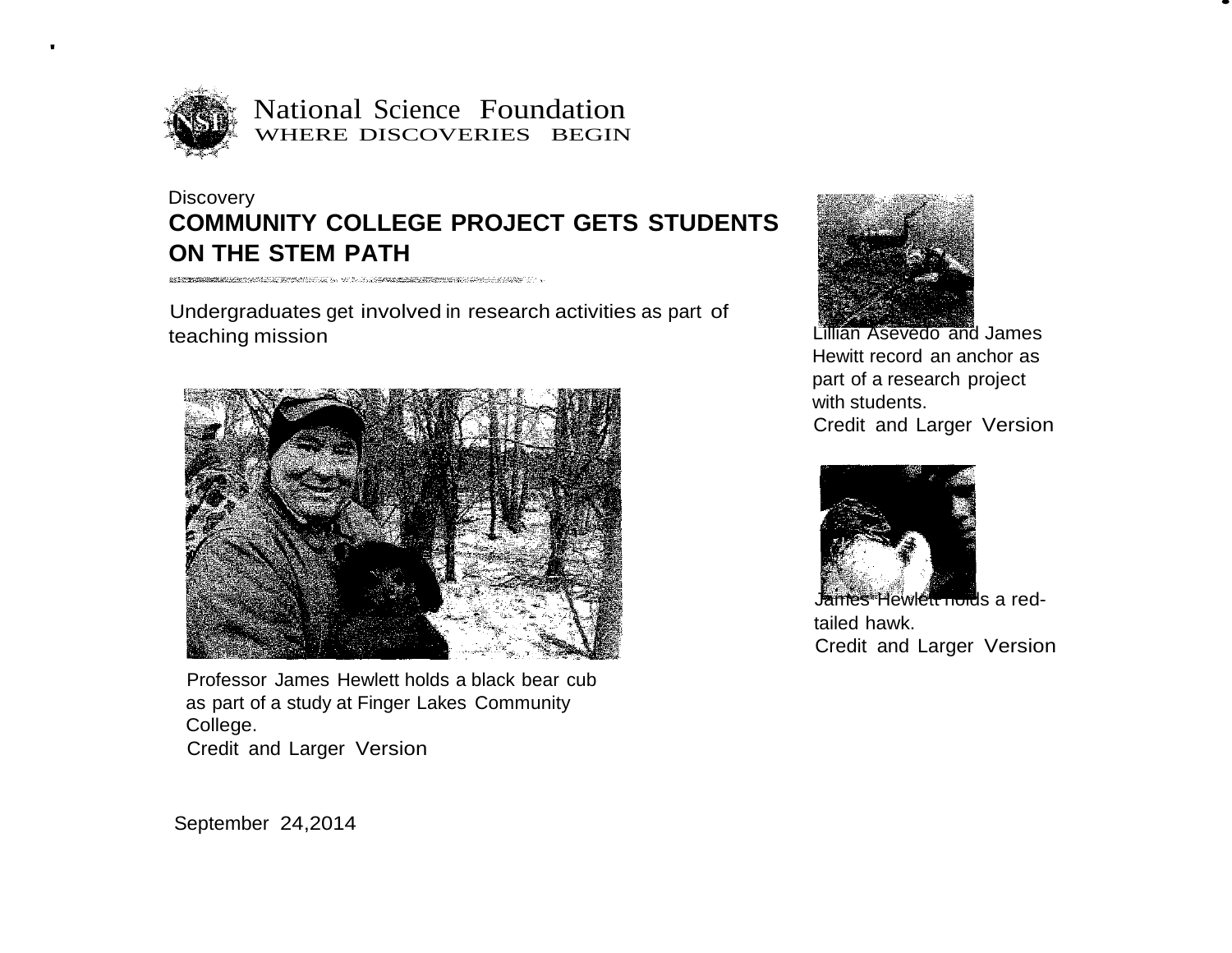One day in 2001, a colleague from the conservation program at Finger Lakes Community College stopped biology professor James Hewlett in the hall with a question: "Do you know whether you can tell the sex of a red tailed hawk from a blood sample?"

•

Hewlett didn't know, but decided to put several of his students on it.

It was an opportunity to conduct research that his students, and indeed most community college students at the time, rarely if ever had.

"Icould see what it was doingito the students," Hewlett says, "It was transforming their learning experience. Isaid to myself: 'we need to expand on this."' ·

The result, initially, was a pilot project that incorporated scientific research into the undergraduate program at Finger Lakes, located in Canandaigua, N.Y. In recent years, however, it has morphed into a nationwide network of community college programs supported by the National Science Foundation (NSF) that currently involves 32 schools-soon to be 37-all committed to bringing undergraduate research into their science curricula.

"Community colleges typically do a lot of training for specific jobs, like nursing or auto mechanic technician or music recording technicians, and all of these programs are taught by having students do their craft," Hewlett says. "Yet, until recently, when we got students who said they wanted to become scientists, we didn't treat them the same way as we did other professions, by actually letting them do science. That wasn't fair."

The success of the Finger Lakes initiative, first funded by NSF as a single program in 2005, inspired Hewlett to think bigger ."Iwas curious to see whether what we have done here could work at other schools," he says. "The program continues here, but our main thrust now is helping other schools design similar programs."

NSF is providing nearly \$4 million over four years, beginning with the first grants in 2011, for the program, known as the Community College Undergraduate Research Initiative (CCURI). In addition to Hewlett, who is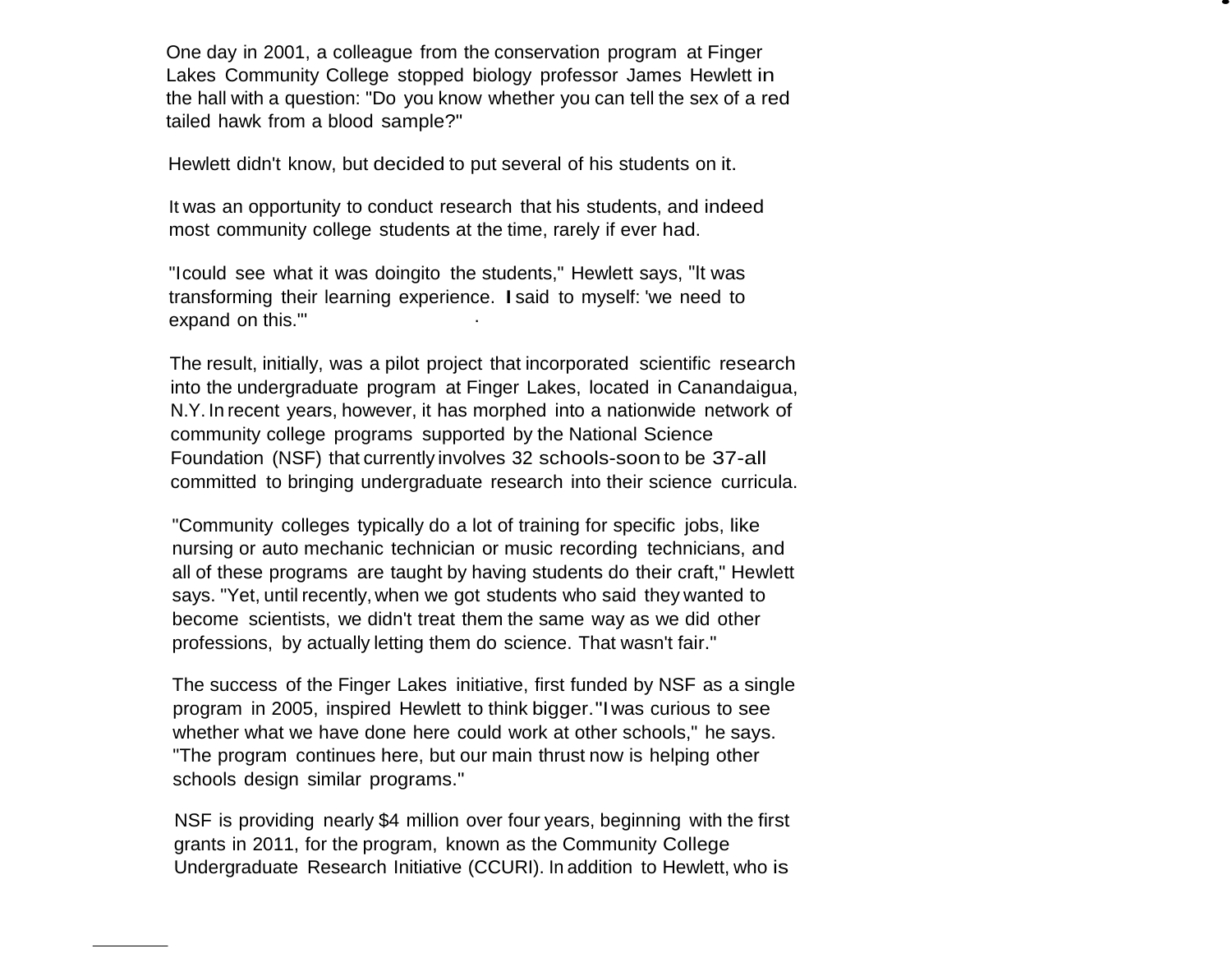the principal investigator, there are four additional co-principal investigators, who include John Van Niel, professor of environmental conservation at Finger Lakes; Virginia Balke, professor of biotechnology at Delaware Technical Community College; James Jacob, professor of biology at Tompkins Cortland Community College; and Jacqueline Crisman, associate professor .of biology at Jamestown Community College.

experience supports student retention in STEM disciplines. These early<br>undergraduate research experiences may be the lever that keeps  $\frac{4}{1}$ ,  $\frac{1}{2}$  *i*/UJ?A.... *5*<sup>•</sup>*el*/01.-vt *.£,z*  $\frac{4}{1}$  *s k.*, \_, CCURI"is the first large scale effort working to integrate undergraduate research at community colleges, institutions that serve as the entryway into higher education for many students, particularly first generation college students and students underrepresented in STEM (science, technology, engineering and mathematics) disciplines," says V. Celeste Carter, program director in NSF's division of undergraduate education. "The project is responsive to findings that an early undergraduate research experience supports student retention in STEM disciplines.These early students on the pathway to a STEM degree.<br> $\frac{1}{2}$ ,  $\frac{1}{2}$ ,  $\frac{1}{2}$ ,  $\frac{1}{2}$ ,  $\frac{1}{2}$ ,  $\frac{1}{2}$ ,  $\frac{1}{2}$ ,  $\frac{1}{2}$ ,  $\frac{1}{2}$ ,  $\frac{1}{2}$ ,  $\frac{1}{2}$ ,  $\frac{1}{2}$ ,  $\frac{1}{2}$ ,  $\frac{1}{2}$ ,  $\frac{1}{2}$ ,  $\frac{1}{2}$ ,  $\frac$ 

"CCURIalso represents a recognition by the partner community  $\text{collegr} \quad \text{of} \quad \text{of} \quad \text{or} \quad \text{C} \quad W$ -"' $uH: t$ ;  $t$ ,  $wT'Y \leq t$ <br>that research is teaching, and this is a shift for many community colleges  $\text{C} \quad i/V.r:l.N \cdot k$  that research is teaching, and this is a shift for many community colleges who have not seen research fitting into their predominantly teaching mission," Carter adds.

Indeed, it has been transformative for Laurie Raeman, 51, who started college two years ago after a long career as a hair stylist, and who now seeks a career in conservation. She expects to receive her degree in December.

Her research has been part of a **black bear management project**  designed and supervised by Van Niel, which includes determining birth dates of cubs and typical dens used by bears in the Finger Lakes region of New York.

She has participated in field trips to black bear dens in New York state, where she has held black bear cubs in her arms, safely out of sight of their mothers, in order to determine their age, and to Massachusetts, where

 $oF$   $oor$   $C$  *W*-"'*uH*: $\cdot$ *t*:;  $w!$ <sup>1</sup>' $Y$   $\lt$   $u$ nde/1

•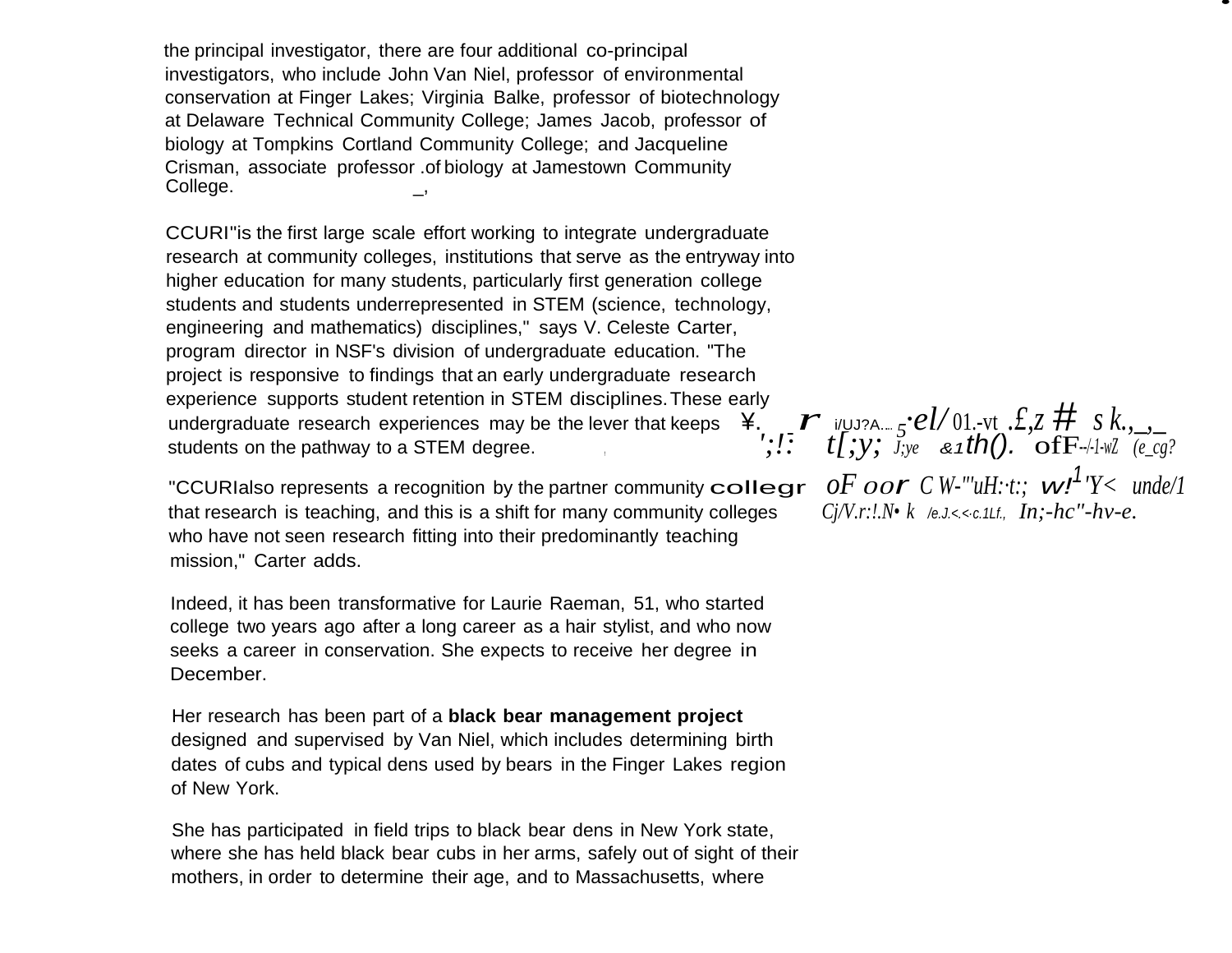she has studied black bear ritual trails in order to better understand some of their unique behaviors.

•

"The bears walk the same path over and over, and you can see obvious bites and scratches on the trees," she says. "They also have a wide stance when they walk these trails, which is a mystery because they do not do it everywhere. They do it in Massachusetts, but not in New York state. It's not their normal walk, but ifs something they do over and over. At the beginning of the path, the trees are very chewed, bitten and rubbed and you can see their exaggerated wide walk. Then the ritual trail ends, and the trees are not ripped up, and if s a normal walk."

She and Van Niel will be among other program participants traveling to Washington later this month for a special **poster presentation** of their research for lawmakers on Ca'pitolHill. "This research has been very important to me," Raeman says. "It's been really great because we have direct contact with the bears, which makes it all that easier to learn, as well as pretty exciting."

Van Niel describes the field research component of his class as "a highlight for rny students and rne," adding: "We read journalarticles, design protocols, gather data and collaborate with professionals in the field. CCUR Iprovided me with the support Ineeded for professional development to actually work with bear researchers while developing this course, as well as the purchase of gear such as telemetry equipment and camera traps needed to do our work.

"Since 2010, Ihave had students present their research at several regional and national conferences and secure seasonal positions working with bears," he adds.

By the way, Hewlett's students did, in fact, solve the original scientific puzzle of the gender of the red tailed hawk. They developed a simple genetic test using a blood sample that isolates a gene on the sex chromosome, and provides the answer.

"They did it outside the classroom, and became totally engaged in the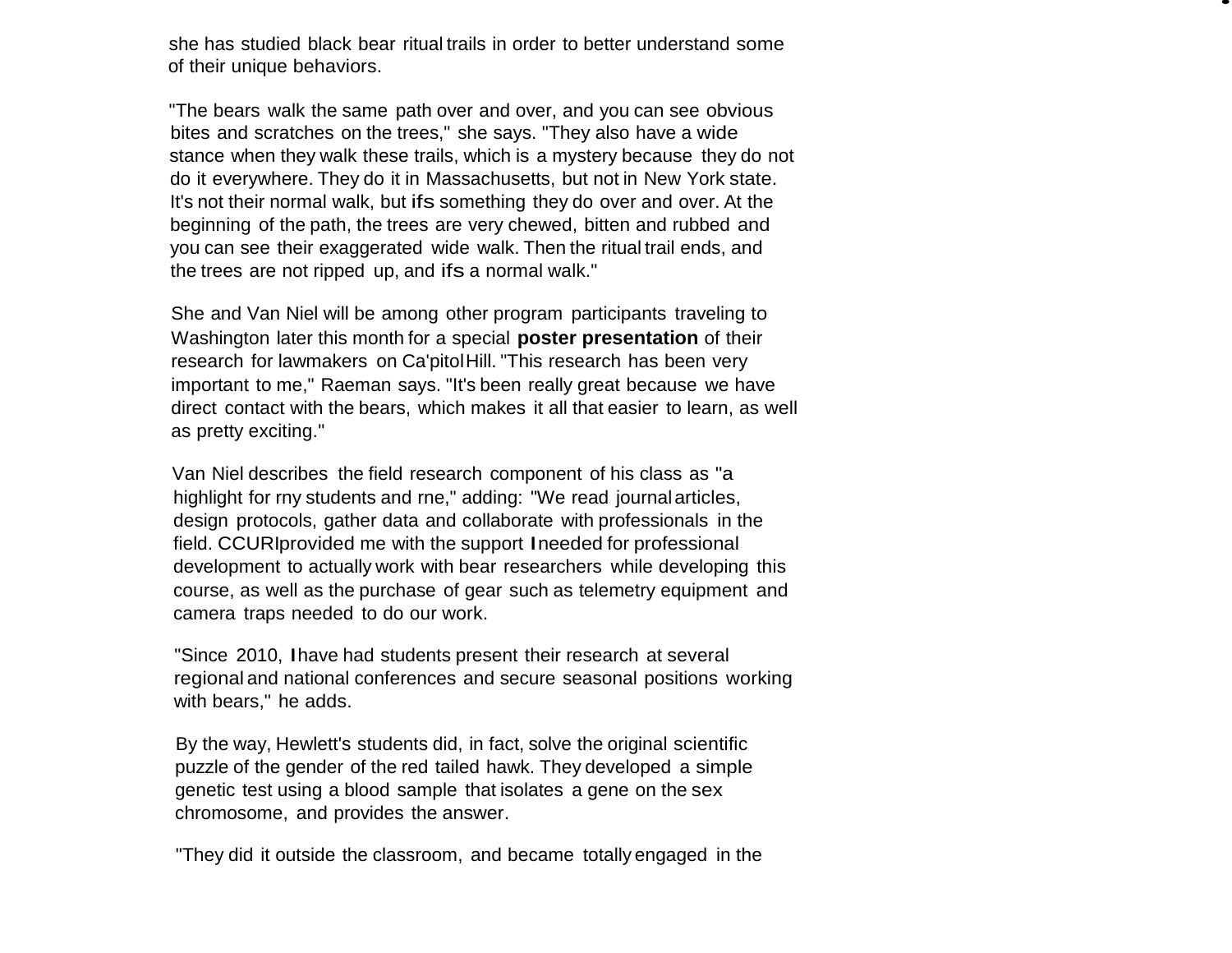genetics," Hewlett says. "So much so that other instructors were asking me: 'what have you done to these students, they are so into it? There has to be a way to involve other students.' That was the start of it, and we just had to go down that road."

•

-Marlene Cimons, National Science Foundation

#### **Investigators**

James Hewlett James Jacob John VanNie! Virginia Balke Jacqueline Crisman

# **Related Institutions/Organizations**

Finger Lakes Community College

**Related Programs Advanced TechnologicalEducation**

**Related Awards #1118679 Collaborative Research: Community College Undergraduate Research Initiative (CCURI)**

**Total Grants** \$3,664,911



•

The National Science Foundation, 4201 Wilson Boulevard, Arlington, Virginia 22230. USA Tel: (703) 292-5111, FIRS: (800) 877-83391 IDD: (800) 281-8749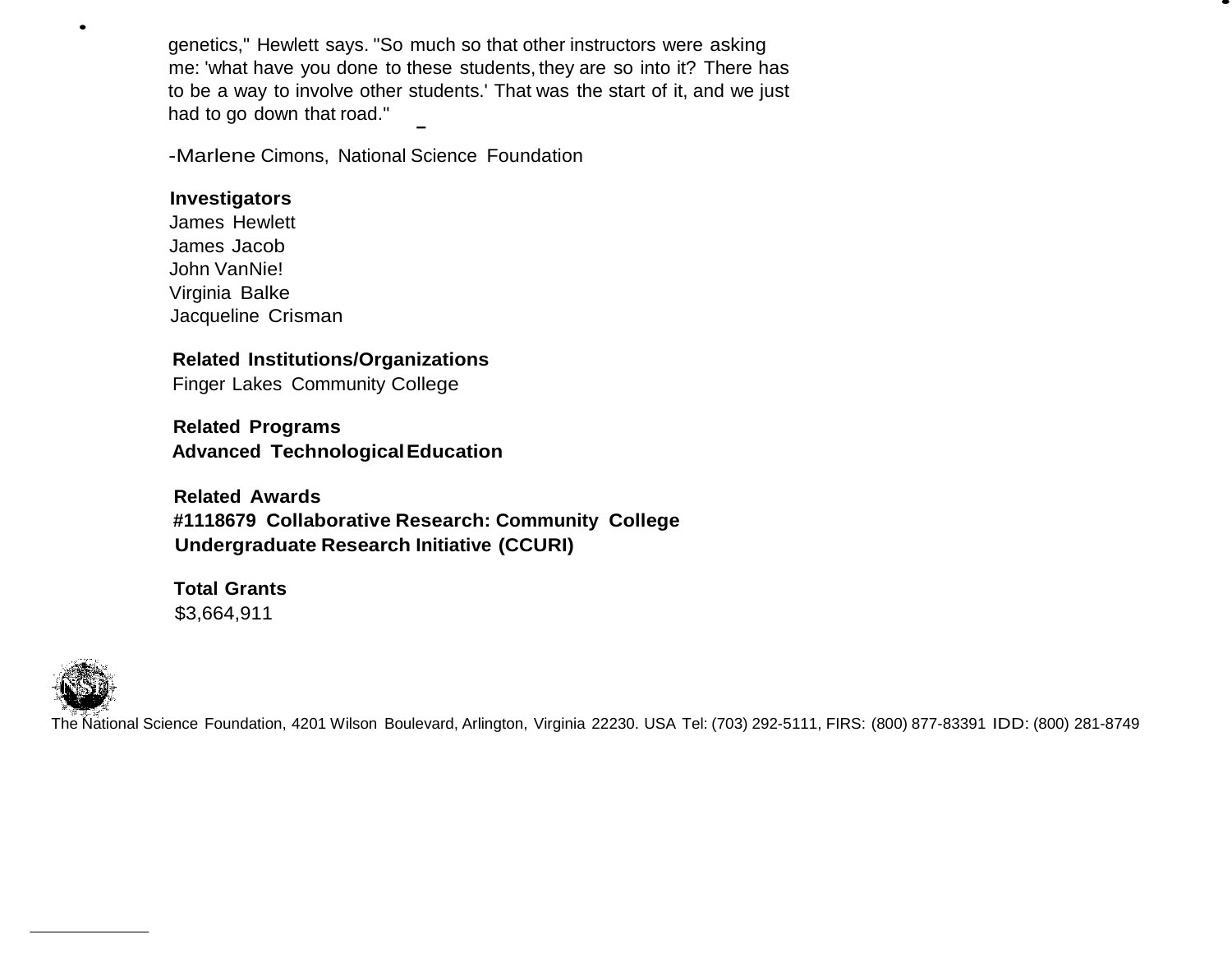#### **Supporters of the Mendocino College Point Arena Field Station**

**The following citizens,with direct interest in the mission of Mendocino College, have expressed their support for preserving and protecting the Point Arena Field Station as an educational and research facility under the continued ownership of Mendocino College.**

#### **Mendocino Historical Society**

The following members of the Mendocino Historical Society all agree that the college should retain ownership of the Field Station: David Foucheaux, Marilyn Saegert, Leonard Winter, Dorothy Brunell, Dorothea Winter, Anne Boyes, Roger Krueger, Billie Smith, Bruce Brunell, Paul Poulos, Martin Christianson, Necia Liles.

#### **Other Supporters**

| Julie and Jim Bawcom            | <b>Bill Smith</b>             |  |
|---------------------------------|-------------------------------|--|
| Leslie Saxon West and Alan West | Paige Marie Poulos            |  |
| Bonnie and Jared Carter         | Janet Mendell and Barry Vogel |  |
| Steve Cardimona                 | Leota and Bob Wallen          |  |
| Mary Lou and Wade Koeninger     | Barbara and Jack Daniels      |  |
| Diane and Andy Nicole           | Julie and Tim Knudsen         |  |
| Jim Werner                      | Vishnu                        |  |
| Dakotah Bertsch                 | Lynne McGuire                 |  |
| Martha and Charley Barra        | Tim O'Brien                   |  |
| Diane and Joe Mayfield          | Carrie Brown -                |  |
| Milli Hickey                    | Barbara and Walter Eversole   |  |
| Dick VanWyhe                    | Paul Elias                    |  |
| Jim Eddy                        | John McCowan                  |  |
| Jim Purcell                     | Mary and Frank Merritt        |  |
| Irma Turner                     | Roger Butler                  |  |
| Molly Sampson and Zack Hansen   | Patricia Tetzlaff             |  |
| <b>Terry Guerrero</b>           | <b>Steve Miller</b>           |  |

I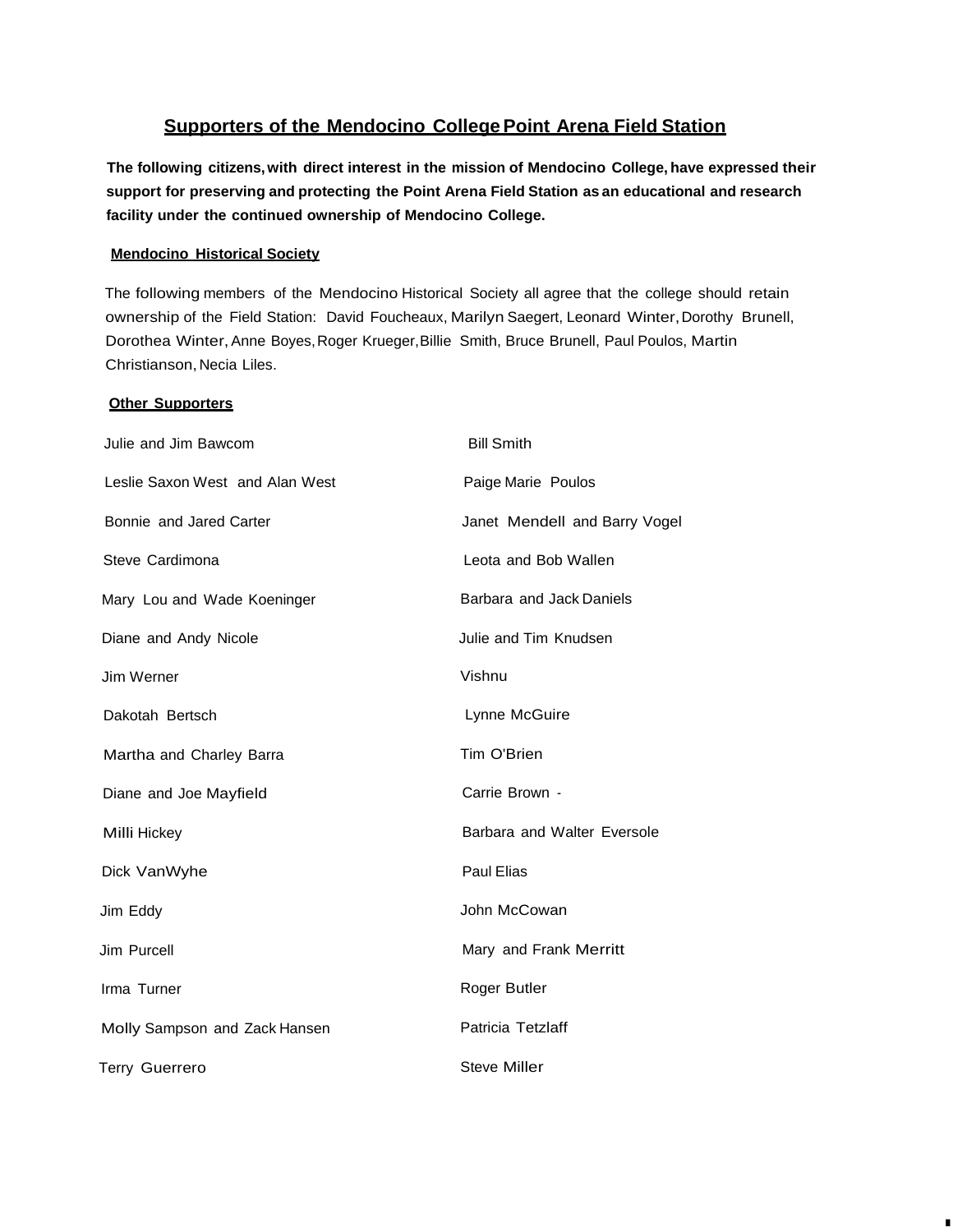| Jack Booth                      | Jan Moeller                      |
|---------------------------------|----------------------------------|
| Sandy Metzler and Mark Rawitsch | Patricia Spencer                 |
| Sandra Spencer                  | <b>Kate Gould</b>                |
| Donna and Ed Berry              | Holly Brackmann                  |
| Barbara Cole                    | Roger Foote                      |
| Flo and Pete Passof             | Sandy and Gary Akerstrom         |
| Jan Hoyman                      | Dolores Fisette and Saul Krimsly |
| Joy and Richard McClintock      | Michele Young                    |
| Marge Monahan                   | Jerilyn Harris                   |
| Freda Zody                      | Ellen Weed                       |
| Liesbeth and Stephen Pasternak  | Candy and Damon Dickinson        |
| Natasha Jelen                   | Sherrie and David Smith-Ferri    |
| <b>Rachael Smith-Ferri</b>      | John Woolley                     |
| Katherine Fengler               | Catherine Indermill              |
| Lynda Myers                     | Christy and David Scollin        |
| Sarah and Dan Falk              | Robert Dempel                    |
| Claire Farnsworth Fagan         | Gwen and Adam E. Glotnis         |
| Francine and Ron Selim          | Rob Roth                         |
| Susan Gross                     | Mary Ann Villwock                |
| Katelyn Bawcom                  | Tina Moody                       |
| Will Moody                      | Michael Maltas                   |
| Susan Era                       | <b>Frank McGarvey</b>            |
| <b>Tex Sawyer</b>               | <b>Phil Hartley</b>              |
| Sue and Clay Blundell           | Xiao Hui Lau                     |
| Gabe Rensen                     | Chelsea Belden                   |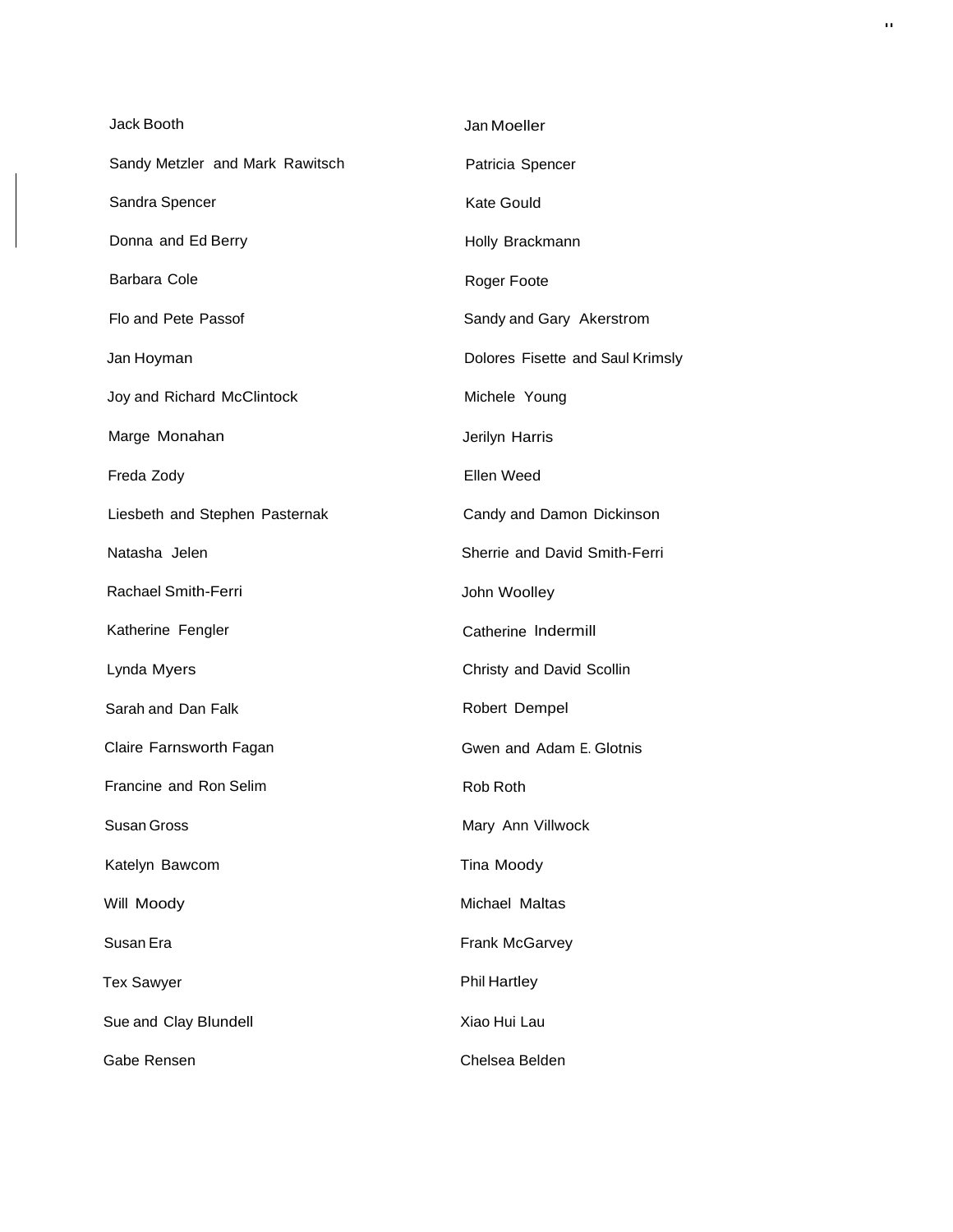| Macaela Stenback            | Katie Whitmarsh                         |
|-----------------------------|-----------------------------------------|
| Debbie and Richard Stenbeck | Jerri Stenback                          |
| Dorienda Miller             | Kathy Monroe                            |
| Sheila Lukas                | Chesney Johnson                         |
| Samia Whitmarsh             | Karen and Joe Neal                      |
| Carrie Harpe                | Raylene Schafer                         |
| Donna and Stan Whitmarsh    | Shirley Bush                            |
| Brooke Ingram               | <b>Ashley Edwards</b>                   |
| Stephanie Thornhill Dunken  | Marco Buenrostro                        |
| <b>Emily Attaway</b>        | Robyn Granados                          |
| Janaye Garcia               | Brian Kornegay                          |
| <b>Emily Brower</b>         | <b>Hailley Zeller</b>                   |
| Jillian Mayfield            | Cassandra Dhuywetter                    |
| Katie Bishop                | <b>Cheryl Cornett</b>                   |
| Erica Roysum                | Gade Miller Ed                          |
| Geraldine Rose              | Schuman Jim                             |
| Justin Rhoades              | Mastin Paula                            |
| Dave Gebhard                | Gray Brian                              |
| Ann and Tommy Thornhill     | Corcoran                                |
| Shawn Baize                 | Juana and Juan Juan                     |
| Margaret and Jack Sweeley   | Suzanne Jahnke-McConnell                |
| Anabel and Alan Barahal     | Mary, Sarah, Armand and Harry Matossian |
| Arlene Shippey              | Joan Schlienger                         |
| Fred Bellows                | Jim Persky                              |
| Nicholas Khoury             | Marie De Santis                         |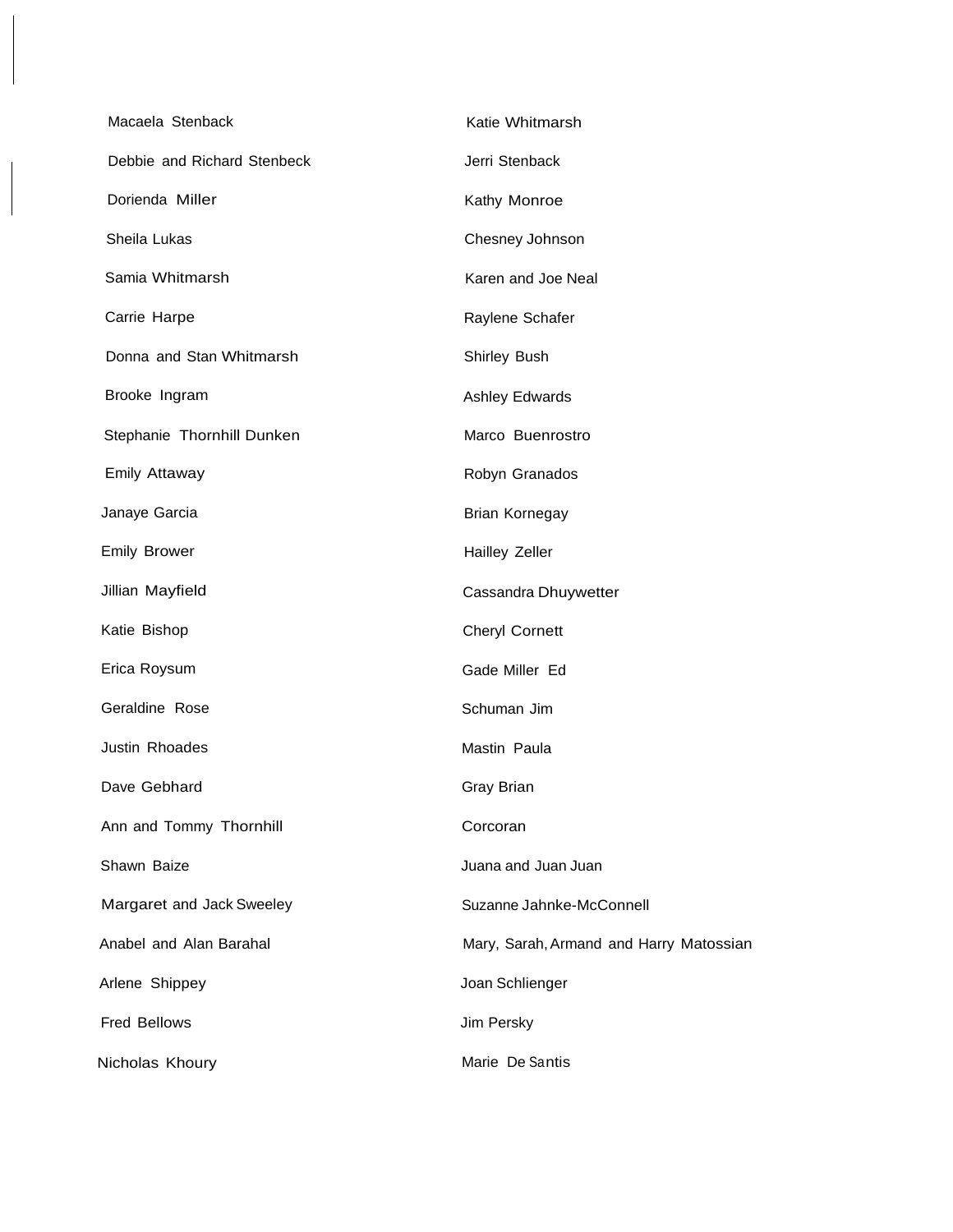| Chari and Jim McCleary   | <b>Brent Clausen</b>                  |
|--------------------------|---------------------------------------|
| <b>Hilde Mueller</b>     | Dick Bailey                           |
| Geri West                | Daphne McNeil                         |
| Laura Xerogeanes         | Susan B. Gates                        |
| Raymond L. Gates Annie   | Paulette Arnold                       |
| and Russ Nyborg Dr.      | <b>Ilene Weeks</b>                    |
| Gary Bodensteiner        | Ruth and Ron Hensell                  |
| <b>Justice Reckis</b>    | David Fissel                          |
| Clare Friedlander        | Annie Guzman                          |
| Lori Carter              | Ron and Dana Franz                    |
| <b>Beverly Urton</b>     | Robin Urton                           |
| Jeff and Marilyn Simpson | <b>Chris Philbrick</b>                |
| Arlene Philbrick         | Kathy Shipley                         |
| <b>Betty Davis</b>       | Patrick Hovland                       |
| Diane Pauli              | Al and Christine Mullis               |
| John Koetzner            | Juanita and Tom Coddington            |
| Gary Gamble              | Gay Thomas                            |
| Janet and Bill Pauli     | F.aye and Bryon Hefte                 |
| Floyd and Lois Eriksen   | Donna Hogan                           |
| Norman Williamson        | David M. Orchard and Marie H. Orchard |
| Ron Epstein              | <b>Bob Blanc Chuck</b>                |
| Marlis Blanc Janie       | Williams Pinky                        |
| Sheppard                 | Kushner Linda                         |
| Jonathan Whipple         | <b>Bailey Kathleen</b>                |
| Kristina Arp             | Mulligan                              |

•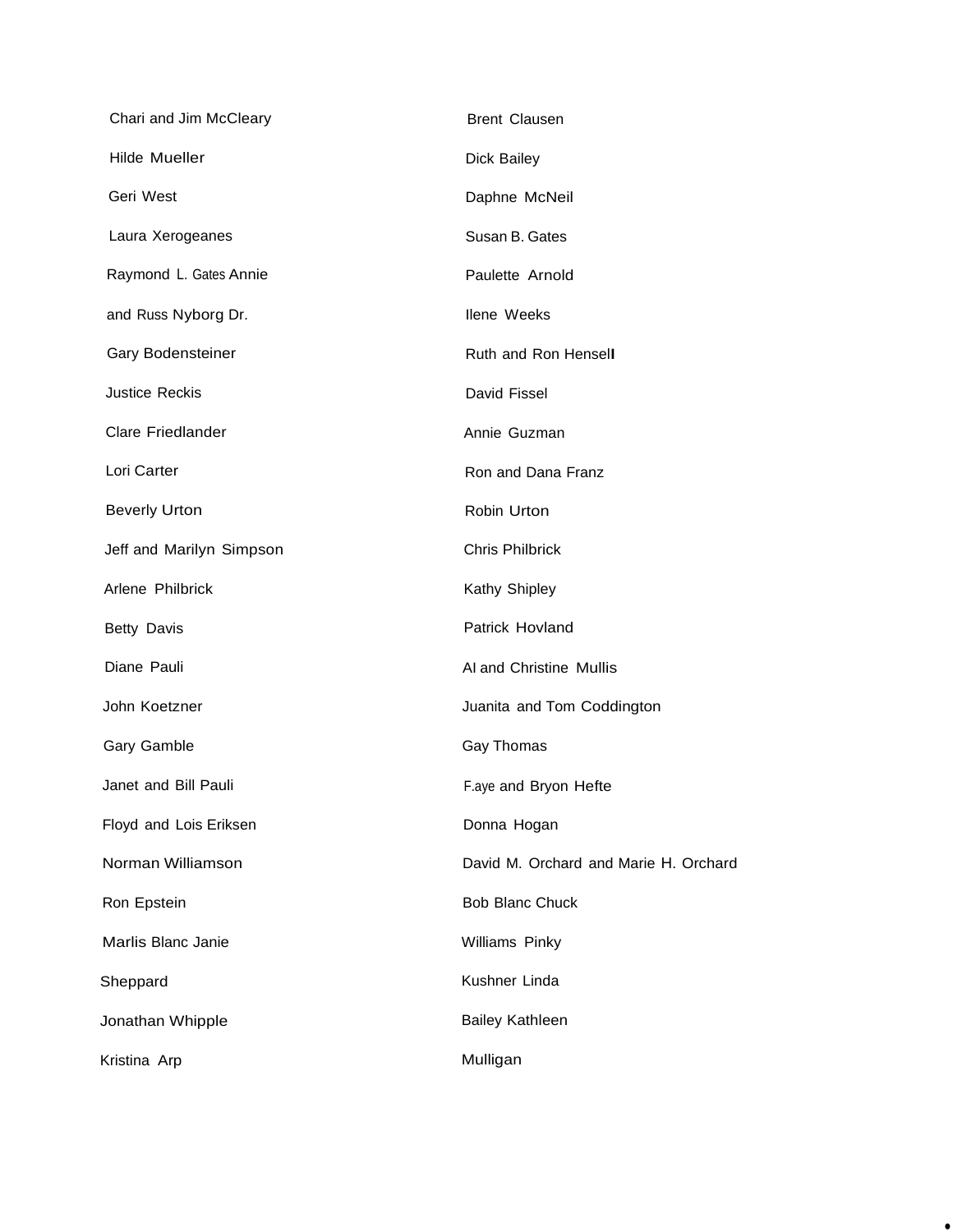| Julie DiFranco            | Kenneth and Brenda Hoek                |
|---------------------------|----------------------------------------|
| Jordan M. Anderson, Ph.D. | Margaret Rau                           |
| Sandi Lang                | Barbara Maclean                        |
| <b>Glenn McGourty</b>     | Martin Bradley                         |
| Prue Wilcox               | Bob and Thelma Levy                    |
| Jacquie Lolich            | Mark and Wendy DeMeulenaere            |
| Roe and Kitty Sandelin    | Holly Madrigal, Mayor, City of Willits |
| Holly Wilson              | Judith P. Waterman                     |
| Liz Helenchild            | Greg Sager                             |
| Ace Barash                | Mike McKay                             |
| Larry and Pat Hartley     | Kathy Shearn and Rod Coots             |
| Saundra Tassin            | Barbara Webster                        |
| Raymond and Marie Ohleyer | Clarence Giacomini                     |
| Camey Harris Gary         | Robert Andersen                        |
| Stanley Rosemarie         | John A. Ross                           |
| Suddich Valerie           | <b>Micheline White</b>                 |
| Barber                    | Tommy Z. Hardeman                      |
| Sue Hart                  | Mary Williams                          |
| Joan Clearwater           | Anita Borgongo                         |
| <b>Shirley Marks</b>      | Donna and Ron Casterson                |
| Lorene Christiansen       | Vera-Lee Kaiser                        |
| Rebecca Stanley           | Louis Lombardi                         |
| Jim Busch                 | Pete Passof                            |
| Tom MonPere               | Vincent Collins-Smith                  |
| Deborah Mclear-Gary       | Chris Lloyd                            |

•